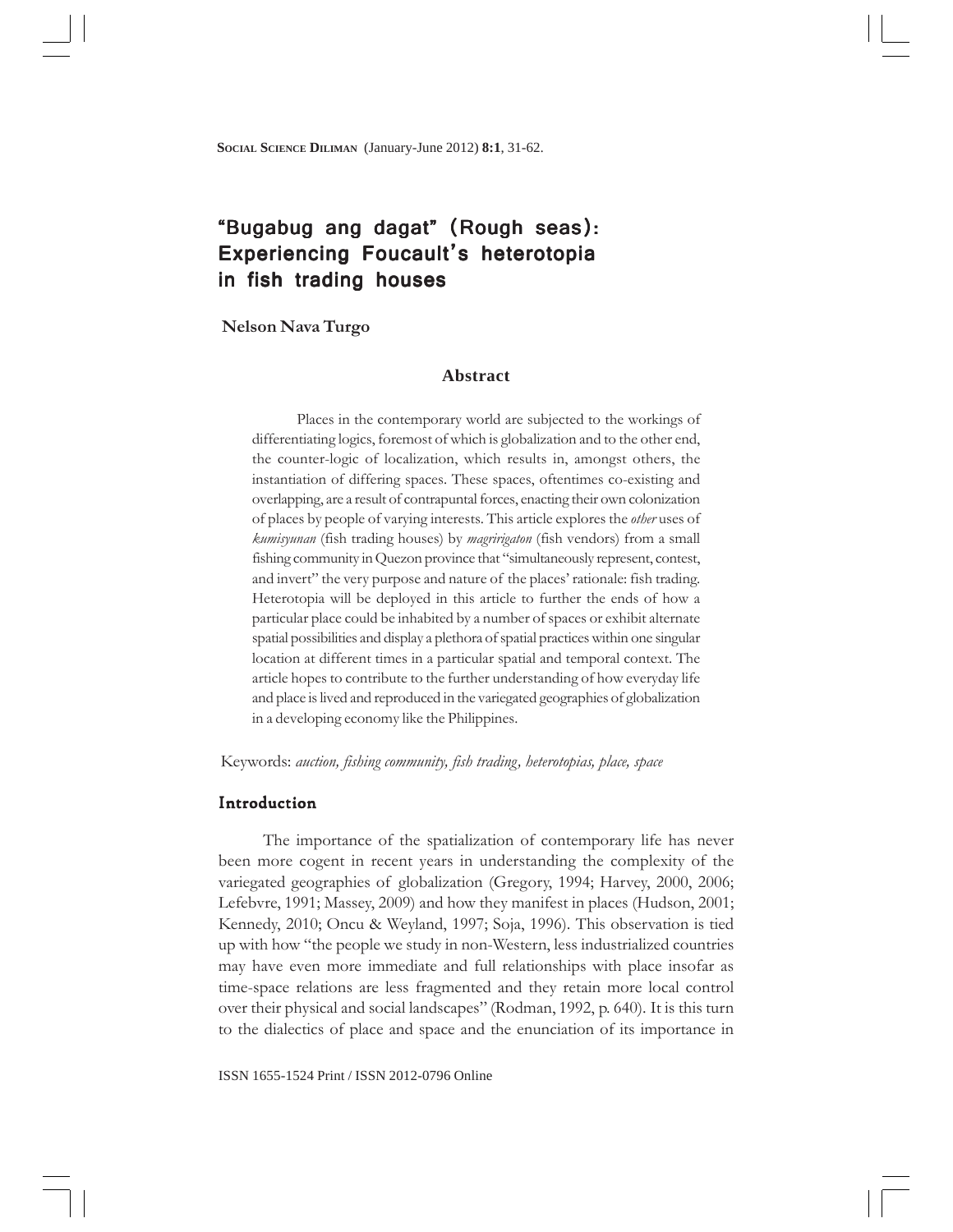grappling with the complexities of today's world that drove me to undertake a spatializing search at how rural economic spaces—fish trading houses in a coastal town in Quezon province—provide a window into life's (spatial) complexity (Candea, 2007). As Rodman (1992) notes:

Here the emphasis is on places in the world, on the agency of individuals and of forces beyond individual control. Places have multiple meanings that are constructed spatially. The physical, emotional, and experiential realities […] at particular times need to be understood apart from their creation as the locales of ethnography (Rodman, 1992, p. 641).

It is in the recognition of the complex reality of places (Rodman, 1992, p. 652) that we grapple with the dynamics of everyday life and its connection to other worlds and geographies of being. Places, therefore, have never been this important in unraveling the collaborating and contradicting discourses that permeate contemporary life since "places are not simply settings for social action, nor are they mere reflections of society, they are socially contested, dynamic construction" (Rodman, 1992, p. 652). The complexity that I will highlight in this article will focus on the many uses of *kumisyunan* (fish trading houses) by *magririgaton* (fish vendors) in a fishing community in Mauban, a town in Quezon province (Figure 1).

To undertake the unraveling of "alternate ordering of space" (Hetherington, 1997) in a specific place, this paper deals with how kumisyunan small depot-like structures where fish trading takes place—become more than an economic space at the hands of magririgaton. Kumisyunan transmogrify into *other* spaces as well: heterotopic spaces "that reveal or represent something about the society in which they reside through the way in which they incorporate and stage the very contradictions that this society produces but is unable to resolve" (Dehaene & De Cauter, 2008, p. 25). It is this phantasmagoric nature of places (Giddens, 1990) and how we experience them as a "constantly shifting, complex succession of images" (Rodman, 1992, p. 646) which will be the focus of this article. This article, therefore, is specifically about the dynamics and politics of place and the plurality of spaces in places. Henceforth, I read kumisyunan as heterotopias, as "places that interrupt the apparent continuity and normality of ordinary everyday space" (Dehaene & De Cauter, 2008, p. 4). The heterotopia that is invoked here is about: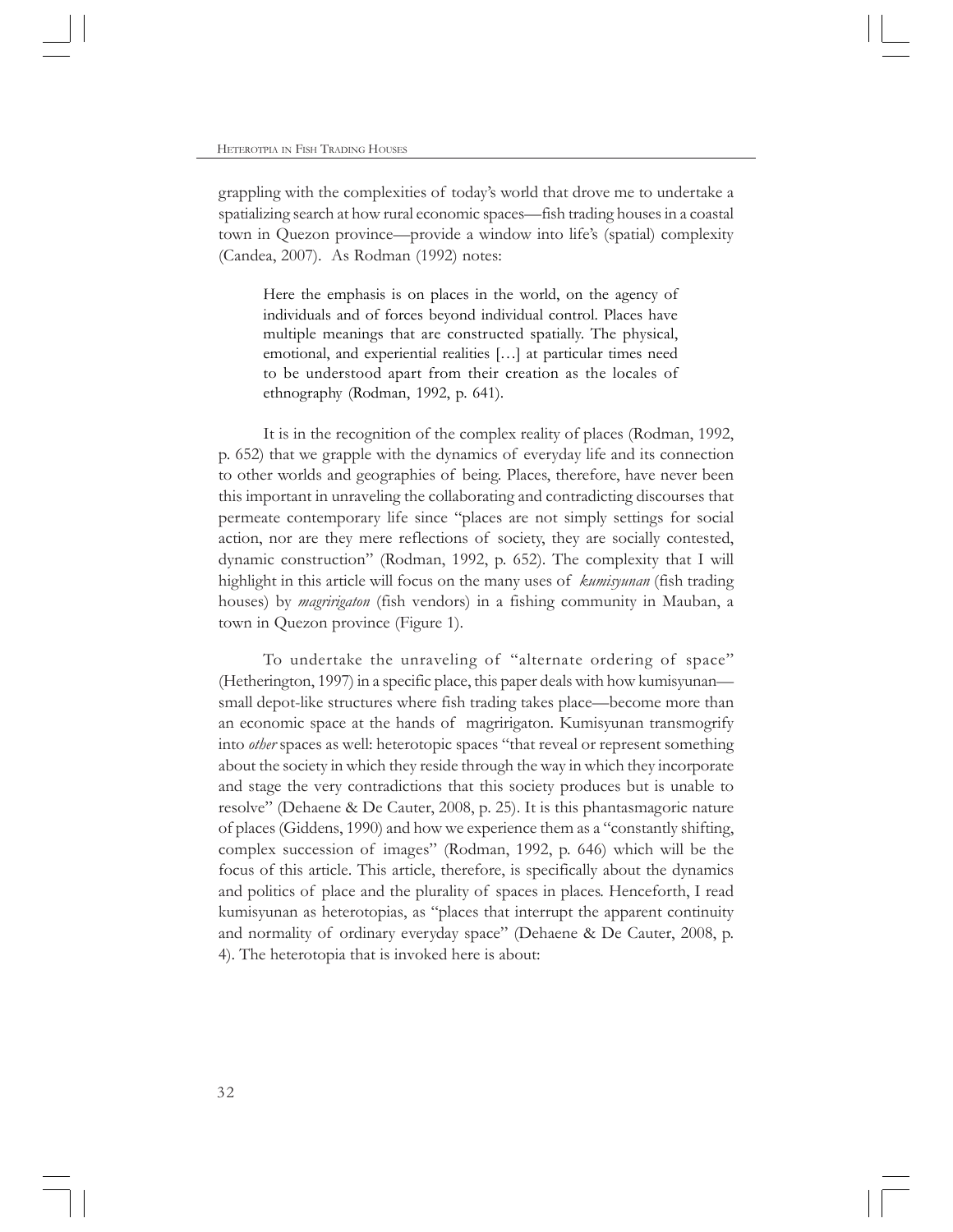N. N. TURGO



**Figure 1: Location of Mauban, Quezon. Map prepared by E. Guieb III based on an original cartography by O. Devanadera.**

real and effective spaces which are outlined in the very institution of society, but which constitute a sort of counter-arrangement, of effectively realized utopia, in which all the real arrangements, all the other real arrangements that can be found within society, are at one and the same time represented, challenged and overturned: a sort of place that lies outside all places and yet is actually localizable. (Foucault, 1997, p. 352)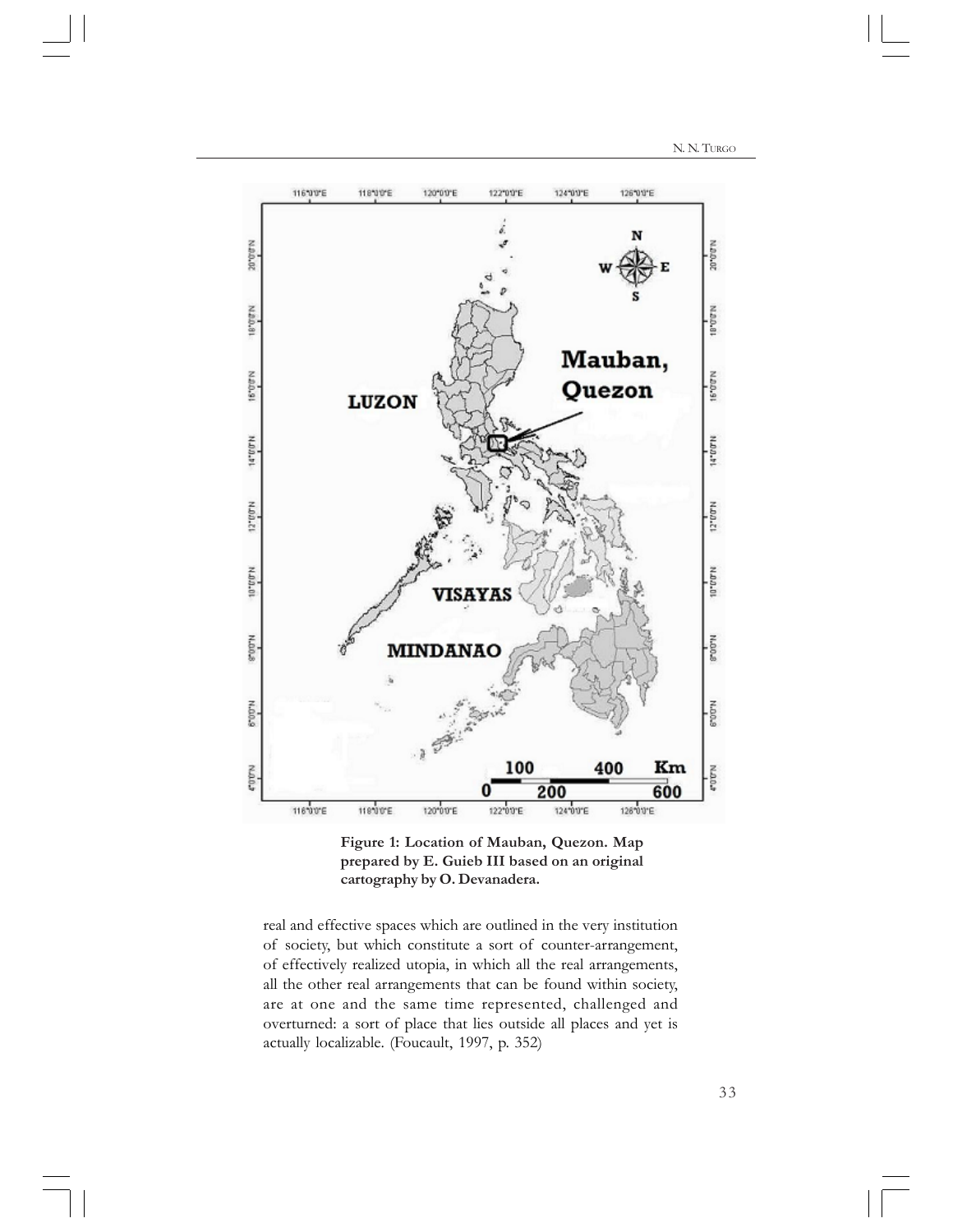It sounds odd that among all possible places, this article is locating heterotopia in kumisyunan. In wider literature concerning places and spaces, "urban space has been of primary interest" (Rodman, 1992, p. 647) and specifically, if we are looking for heterotopias, quite intriguingly, they are mostly about places avowedly different (like prisons, cemeteries and psychiatric wards, amongst others) from mainstream ones or public places whose uses defy the purported logic of their existence (like parks and beaches for sexual trysts). For example, the morphology of the beach makes it a heterotopia, and, as explained by Androitis in his study of a beach in Crete, Greece, "the activities and behaviours of its users suggest it as a unique space in which gay nudists have the potential to explore their sexuality and to enjoy experiences and feelings that are often repressed in conventional public spaces" (2010, p. 1092). Other places where heteropic spaces could also be experienced point us to cathedrals or places of worship (Gutic, Caie & Clegg, 2010), malls (Orillard, 2008; Tolentino, 2001), theme parks (Kern, 2008), resorts (Lee, Bendle, Yoon & Kim, 2012), commercial districts (Lou, 2007), English rural areas (Neal & Walters, 2006), climate camps (Saunders & Price, 2011), the IT industry (Saloma-Akpedonu, 2006), and gated communities (Bartling, 2008; Low, 2008). Even entire cities like Dubai (Petti, 2008), Singapore (Guillot, 2008) and Los Angeles (Soja, 1995, 1996) have been characterized as featuring heterotopic logic. Very few Third World places, however, have been explored to locate heterotopias and if there are, they are most often than not found in urban places like the ones studied by Saloma-Akpedonu (2006)—the Philippine IT industry—and Tolentino (2001)— Philippine shopping malls. This elision of Third World heterotopias renders great disservice to the rich and complex tapestry that modernity (or postmodernity, depending on one's ideological/theoretical perspective) has wrought on places of the world. Furthermore, it limits the deployment of heterotopia as a critical tool in understanding the complexity of places in geographies of uneven global development (Harvey, 2006). Forsaking places in non-Western societies to undertake heterotopian digging renders us complicit to the silencing of places and their adjunct narratives of emplacement and displacement which are the staple of subject formation in this epoch of hypermobility and constrained mobility.

Fishing communities and fishing practices are, on the other hand, mainstay features of many classic ethnographies (see, for example, Dumont, 1992; Firth, 1966; Horobin, 1957; Malinowski, 1922; Ushijima & Zayas, 1994; Volkman, 1994). Recent studies on fishing communities, on the other hand, are steeped in issues concerning marine management and conservation (Eder, 2005; Guieb, 2009; Sall, 2007; Sann, 1998; Smith & Pauly, 1983; Stobutzki, Silvestre, Abu Talib, Krongprom, Supongpan, Khemakorn, Armada & Garces, 2006), the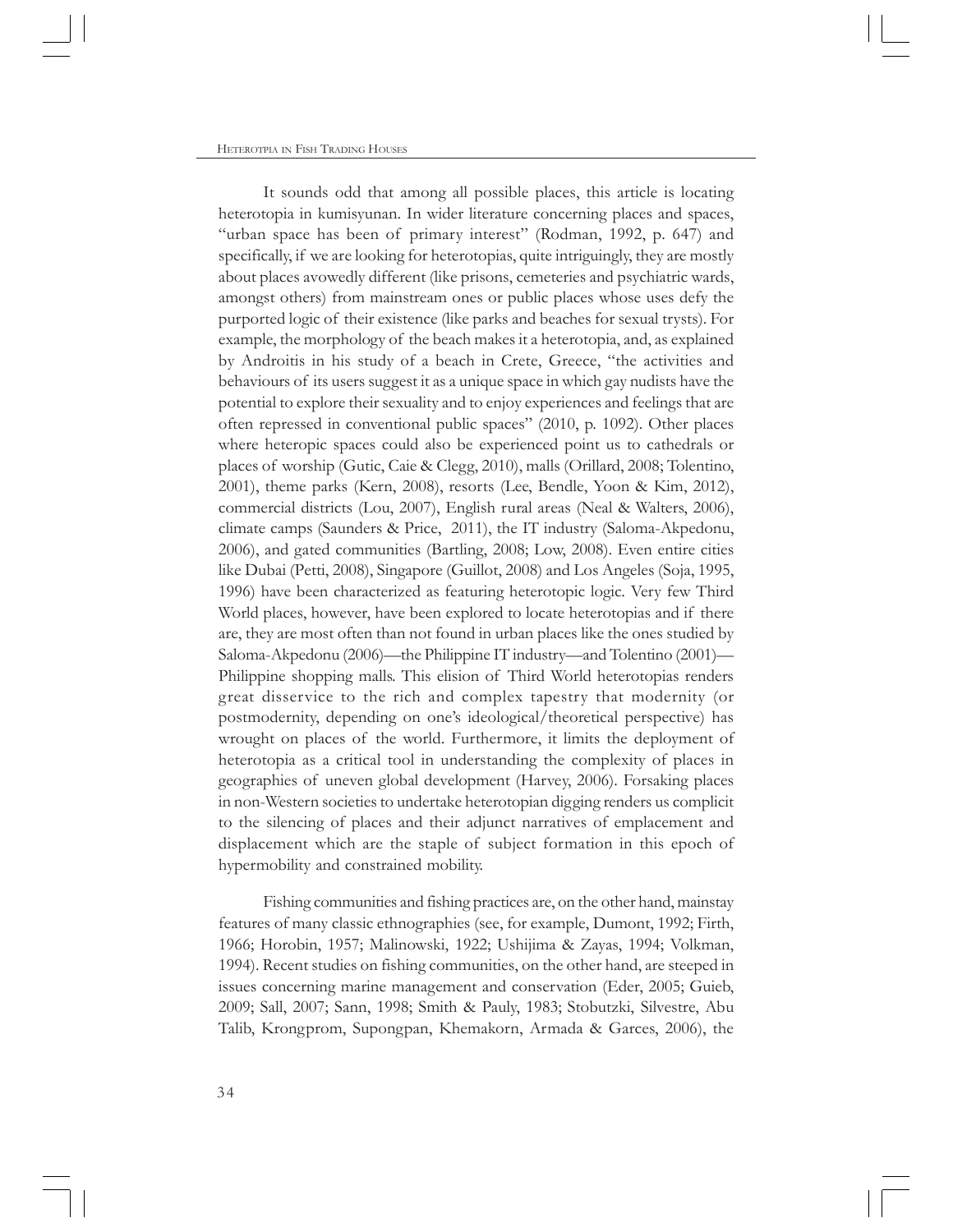threats of globalization on fishing (Arbo & Hersoug, 1997; Taylor, Schechter & Wolfson, 2007), fishing rites and practices, gender politics, and property rights (Acheson, 1981; Al-Oufi et al., 2000; Mangahas, 1993, 2000, 2004; Skaptadottir, 2000, 2004; Thompson, 1985; Toufique, 1997) and alternative livelihoods to fishermen and their families affected by fluctuating fish catch in many parts of the world (Daniels, 2002). Not many of them, though, deal with fish trading houses and the activities that take place in their premises. However, when fish trading houses are talked about, most of the time the discussion dwells on economics (see, for example, Armstrong, 2001; Guillotreau & Jimenez-Toribio, 2011; Trondsen & Young, 2006) and not on the sociological aspect of practices that go with fish trading. Fish trading houses are of course different from one another in how they are managed and how they function. By all means, the fish trading houses being considered are different in many ways from the ones in Manila or in other parts of the world. Nonetheless, the understanding of fish trading houses in general is even rarer when it is scrutinized under the gaze of spatial analytics. This article attempts to fill this gap.

Proceeding after this, I explain the bigger context of the article and describe the place where I did my fieldwork. I also explain herewith the methodology of the study. Following this, I look into the dynamics of fish trading, sketch roughly the major players and describe the physical attributes of kumisyunan. Right after, I explore heterotopia as a critical concept. The discussion part deals with what makes fish trading houses heterotopias and explains how this is so. It analyses how heterotopia is conceived in these places and how it is important in the understanding of everyday life in a community that is not at the locus of world events and yet is very much appended to the geographical trail of uneven development that economic globalization instantiates.

#### The Context and Methodology of the Study

This article forms part of a bigger study of a small fishing community experiencing a localized fisheries crisis which has an impact on its inhabitants' gender, power and economic relations. The fieldwork was undertaken in 2008- 2009 for a period of six months. Empirical data were collected through formal interviews, informal conversations with research participants, observation of, and at times participation in, their daily activities, and archival research in local and national libraries.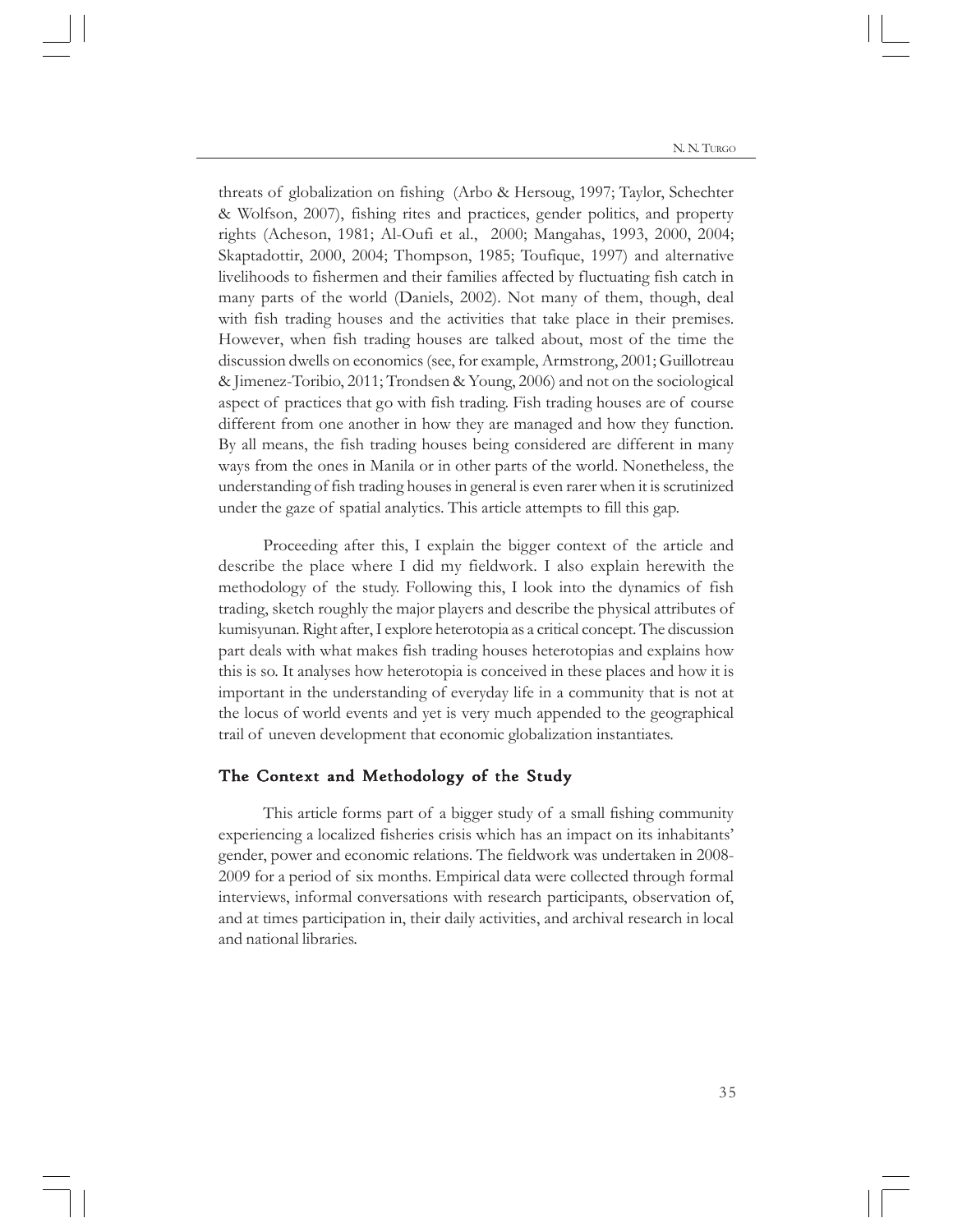

**Figure 2. The facade of one of the four kumisyunan observed in this study. Five magririgaton wait for boats to land. Photo by the author.**

I grew up in a place not far from this fishing community and the fish trading houses, and my father was a fisherman. Tagalog is universally spoken in the area and it is my first language. In a number of ways then, my study falls under the rubric of insider research (see, for example, Turgo 2012a, 2012b). The fishing community where many if not all magririgaton in kumisyunan came from is reached some six hours by bus from Manila; it is in one of Quezon province's numerous coastal towns dotting the long coastline of Lamon Bay. There were 708 inhabitants in the community at the time of fieldwork. Fishing had become economically unproductive for small-scale fishermen in the community beginning in 2000. Several reasons could be cited but the most obvious ones were the weak local regulatory regime on illegal fishing, overfishing, the high cost of fishing implements and petroleum, and the continued operation of big commercial fishing boats in areas designated as municipal waters (Campos, 2003; Turgo, 2010). When I say small-scale fishermen, I refer to fishermen using small craft and simple gear (though not necessarily simple techniques) of relatively low capital intensity. Their fishing operations are skillintensive and they fish in relatively near-shore waters in single day or night operations (Turgo, 2010, p. 1).

The kumisyunan studied were situated at the main promenade of the town, near the town's port which services local passengers going to small islands populating the vast expanse of Lamon Bay. These kumisyunan were some 10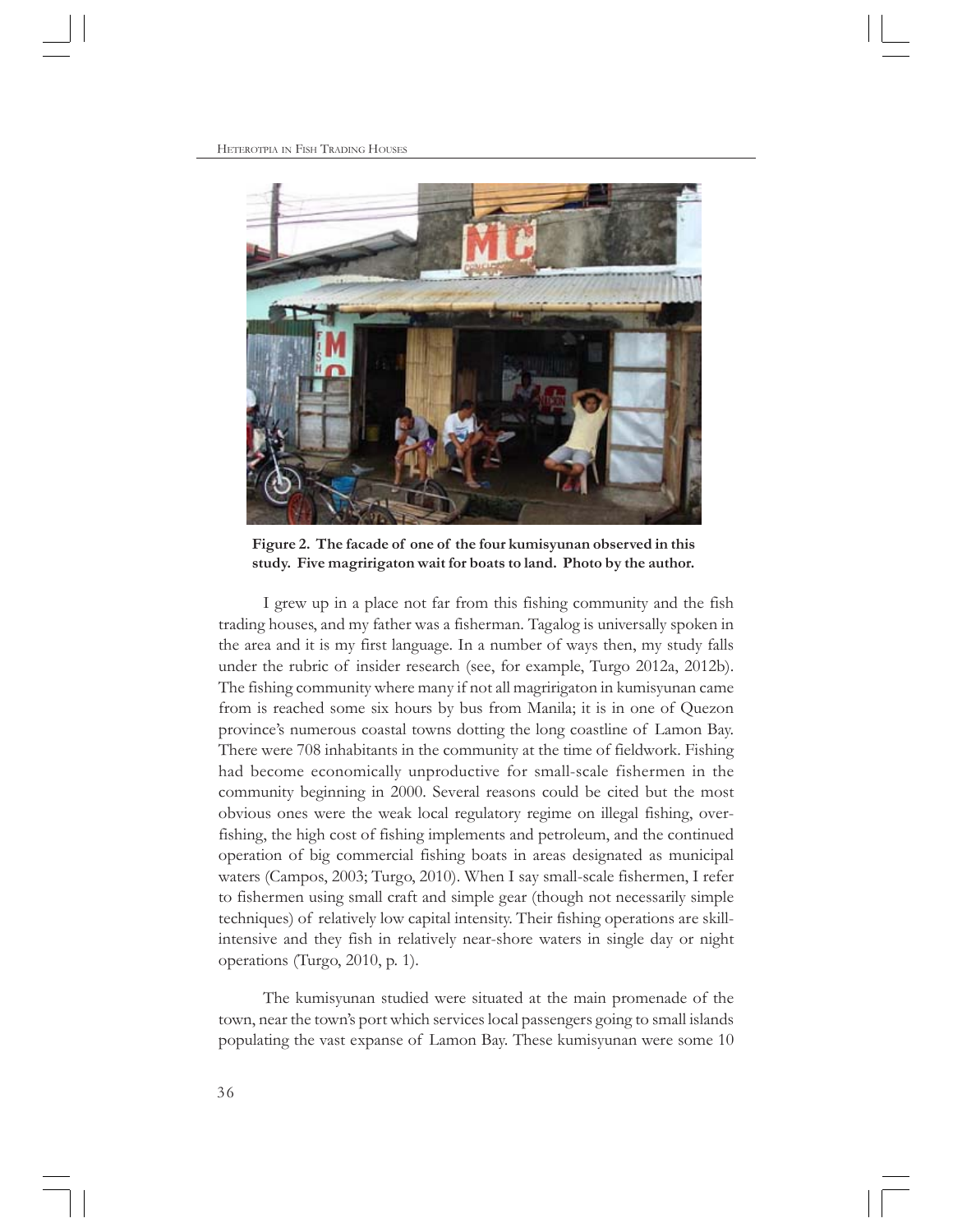minutes away by foot from the community, and all magririgaton in the community (and other neighboring communities as well) obtained their fish from them. I should mention this early to clarify that fish sold in kumisyunan largely came from big commercial fishing boats originating from neighboring towns, although those landed by local fishermen are included as well. During lean months (when the weather was not good for fishing), they imported fish from a fish port in Lucena City. The localized fisheries crisis was only affecting the small-scale fishermen in the community and in the town as a whole.

There were 34 magririgaton spread in four kumisyunan during my fieldwork. There were actually more, but this article will only look into the spatial practices (Lefevbre, 1991) of magririgaton who were from the community. The focus of this article then are the kumisyunan and the magririgaton, and not the fishing community itself where the main research project took place. If the fishing community is mentioned in the article, this is to signal the place where most of the magririgaton came from, provide the context of their heterotopic emplacement, and to embed them in a particular time-space envelope (Hudson, 2001).

Magririgaton are divided into two groups: those who sold their fish in the public market and those who sold their catch on foot, visiting neighborhoods and the town's peripheral communities. Though all magririgaton included in the study were experiencing economic hardship, those in the latter group were in the most economically precarious condition, and most of them were family members of small-scale fishermen themselves. Their income was small compared with that of the former. Mobile magririgaton would only join fish auctions that involved small amounts of money, limited as they were by their resources and wary of incurring big losses. Usually, they would participate in auctions that did not exceed PHP 1,500, and, more than this amount, it was those who had stalls in the public market or were visiting buyers from other towns who would participate.

Most magririgaton were women, a testament to the gender stereotyping that attends this particular economic activity (Hapke, 2001; Hapke & Ayyankeril, 2004; Illo & Polo, 1990; Williams, Nandeesha & Choo, 2004) although during my fieldwork, a number of men who were mostly former fishermen turned to fish vending because of the fisheries crisis. Other men found work in the city as construction and factory workers. Those who were too old to migrate or who lacked skills did odd jobs like carpentry or cultivated a plot of land to grow vegetables. The rest continued fishing, though irregularly, and only to satisfy their yearning for the sea, as one of the old fishermen told me. The unemployed men, on the other hand, took to managing the household while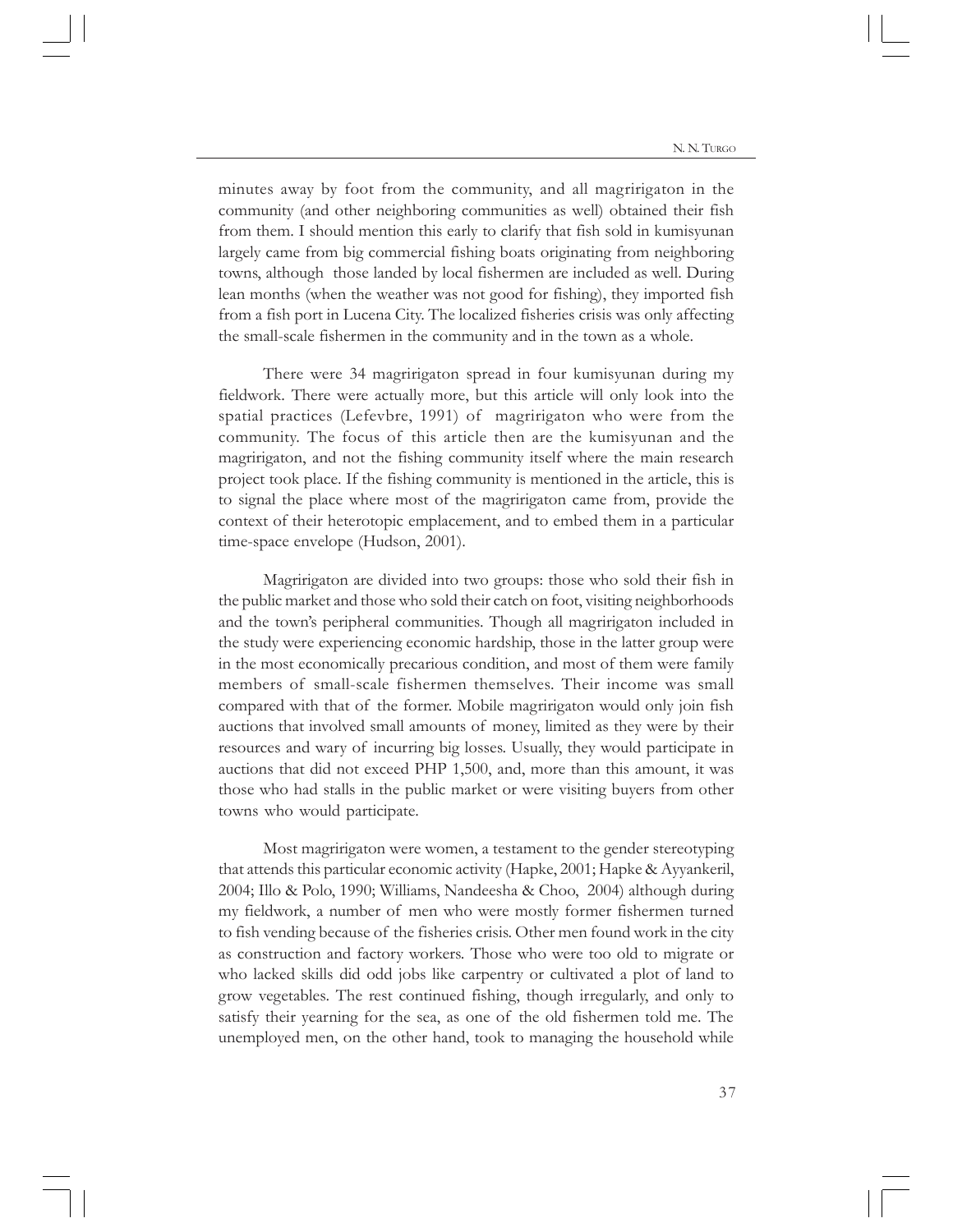their wives worked either as magririgaton or as house helpers of some of the town's affluent families.

## Fish Trading in Kumisyunan

Fish auctions or *bulungan* in the local language (which loosely mean whisper in English) have been introduced in Mauban town in the 1980s and the buildings that housed them are called kumisyunan. They are called kumisyunan by virtue of the levy (*komisyon*) charged by the owner of the kumisyunan to the winning bidder of the fish auctioned off. To further clarify, I will provide an explanation of how bulungan takes place in kumisyunan and the major participants involved therein.

In kumisyunan, four major entities play important roles: the owner who provides the capital and manages the daily affairs of the kumisyunan; the *magpapabulong*, who helps the owner manage the kumisyunan and leads the conduct of bulungan; and the magririgaton who buys fish and then sells them to customers and fishermen (Figure 3). On a typical day, bulungan is usually participated in by an average of six magririgaton. In the kumisyunan studied, fish trading was conducted by whispering the bid into the ears of the magpapabulong, hence, bulungan (Figure 4). When the magpapabulong starts the auction, one by one, the magririgaton whisper their bid. Before the winning bid is announced, the amount is revealed to the owner by the magpapabulong who in turn consults with the fisherman if the winning bid is acceptable to him. Most of the time, the winning bid is accepted by the fisherman. It is very rare that another round of auction is called. In case the fisherman finds the amount significantly below his expectations, he tells the owner that he wants a better price. There would be another round of bulungan and most often than not, this would also be the last one. When a winning bid is announced, say PHP 4,000, for a wooden box of *lumahan* (a local variety of mackerel), 7% of the total amount is added to the winning bid. This percentage is the kumisyunan's levy or komisyon. There is a levy because it is the kumisyunan who pays the fisherman cash up front, while the winning magririgaton pays the full amount to the owner the following day (some would pay even later, such as seven days after a bid is won) when the fish is sold. Kumisyunan then provide the capital, a regular supply of fish, and the venue for the magririgaton who in turn pay more for their "use" of the premises and the money "lent" to them by the owner.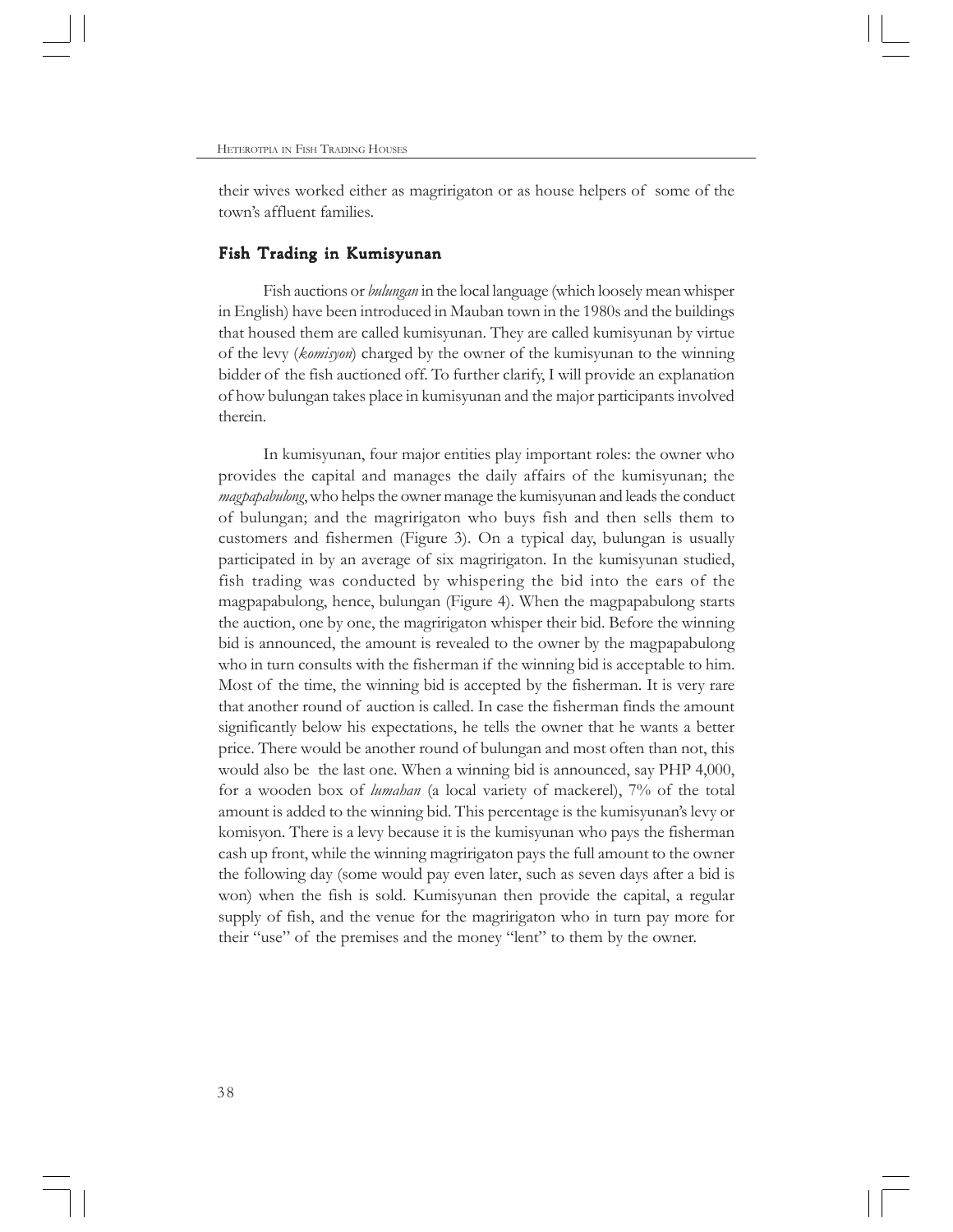

**Figure 3: Boxes of fish are examined by magririgaton before the auction begins. Photo by the author.**

Most of the kumisyunan studied had a capital of at least PHP 500,000. A daily turn-over is hard to calculate because of the variation in fish landing, although from May until August, the busiest months of the year, one fish trading house estimated that in a day they spent as much as PHP 70,000 to pay for fish brought in by fishermen. In lean months, from September until March, when bad weather prevented fishing boats from venturing out, PHP 10,000 would be the average transaction per day. In these lean months, fish trading houses would frequently "import" from a fish port in Lucena and sell the fish in fixed prices to magririgaton. In these lean months, owners of kumisyunan told me that they were only getting by, earning just enough to pay for their utility bills, rent (two of the kumisyunan were just leasing their space), workers (the magpapabulong receives a regular monthly salary of PHP 7,000 and a certain percentage of the total income after expenses per month), and local and national taxes. It should also be mentioned that the income of kumisyunan varied and some earned more than others.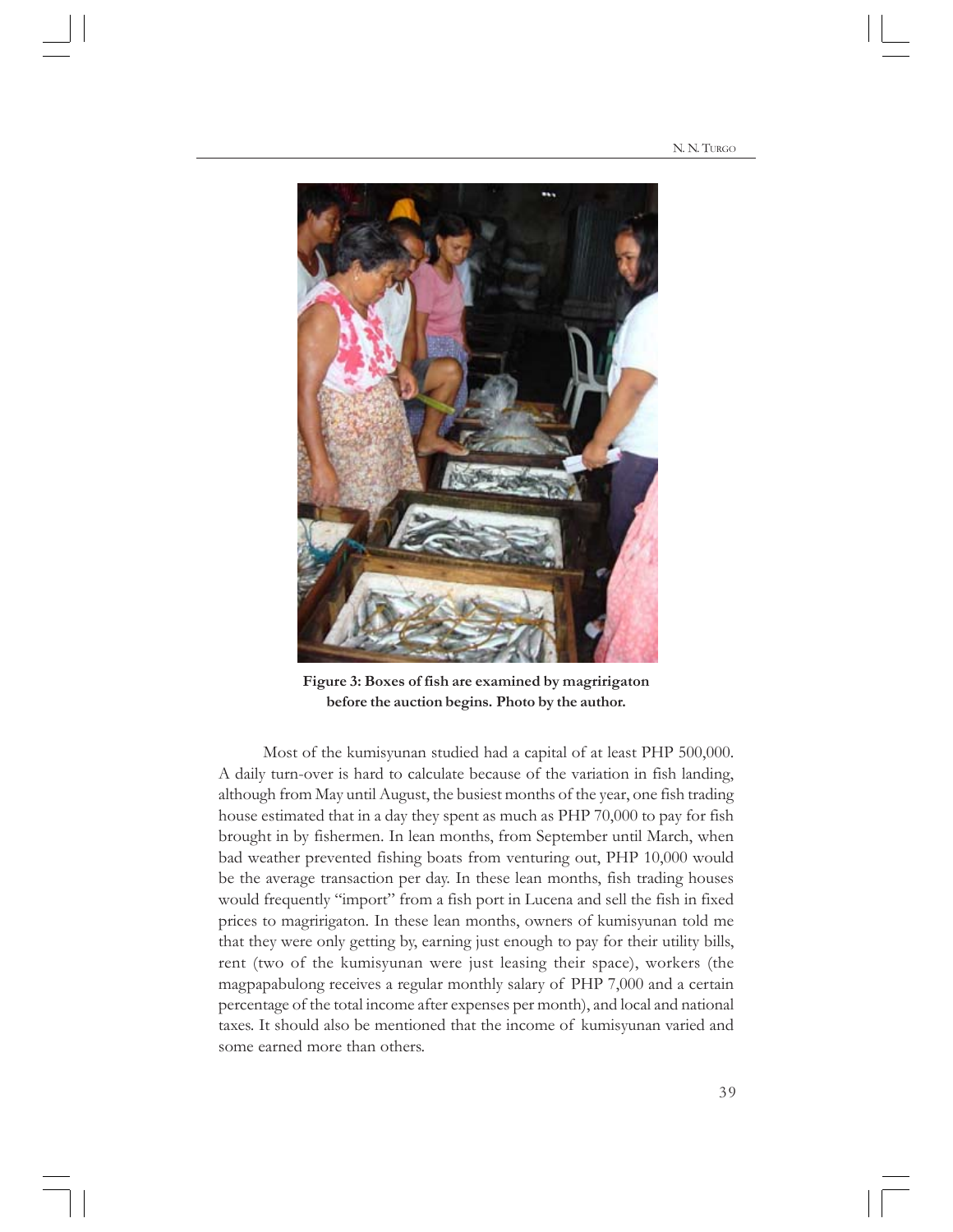HETEROTPIA IN FISH TRADING HOUSES



**Figure 4: A magririgaton whispers his bid. Photo by the author.**

Bulungan started when magririgaton in town could no longer handle large volumes of fish landings. This was in the 1980s when fish landings, both by small-scale fishermen and fishermen on big commercial fishing vessels, were huge. Large volumes of fish meant bigger capital and a much more systematic way of managing sales. Most, if not all, magririgaton did not have the wherewithal for this. This compelled fishermen to bring their excess catch to neighboring towns which had kumisyunan. Enterprising individuals from the town who saw an opportunity started putting up kumisyunan to fill this economic gap (Turgo, 2010). The establishment of fish kumisyunan also attracted other fishermen from other fishing communities and neighboring towns. During my fieldwork, there were four kumisyunan in town. Trading hours varied from one kumisyunan to another, although in general, during busy months (when fish landings averaged six per day), they usually opened at 7 a.m. and closed at around midnight to accommodate fishermen from far-flung communities and towns. The rest of the year, due to the prevailing monsoon season called *amihan*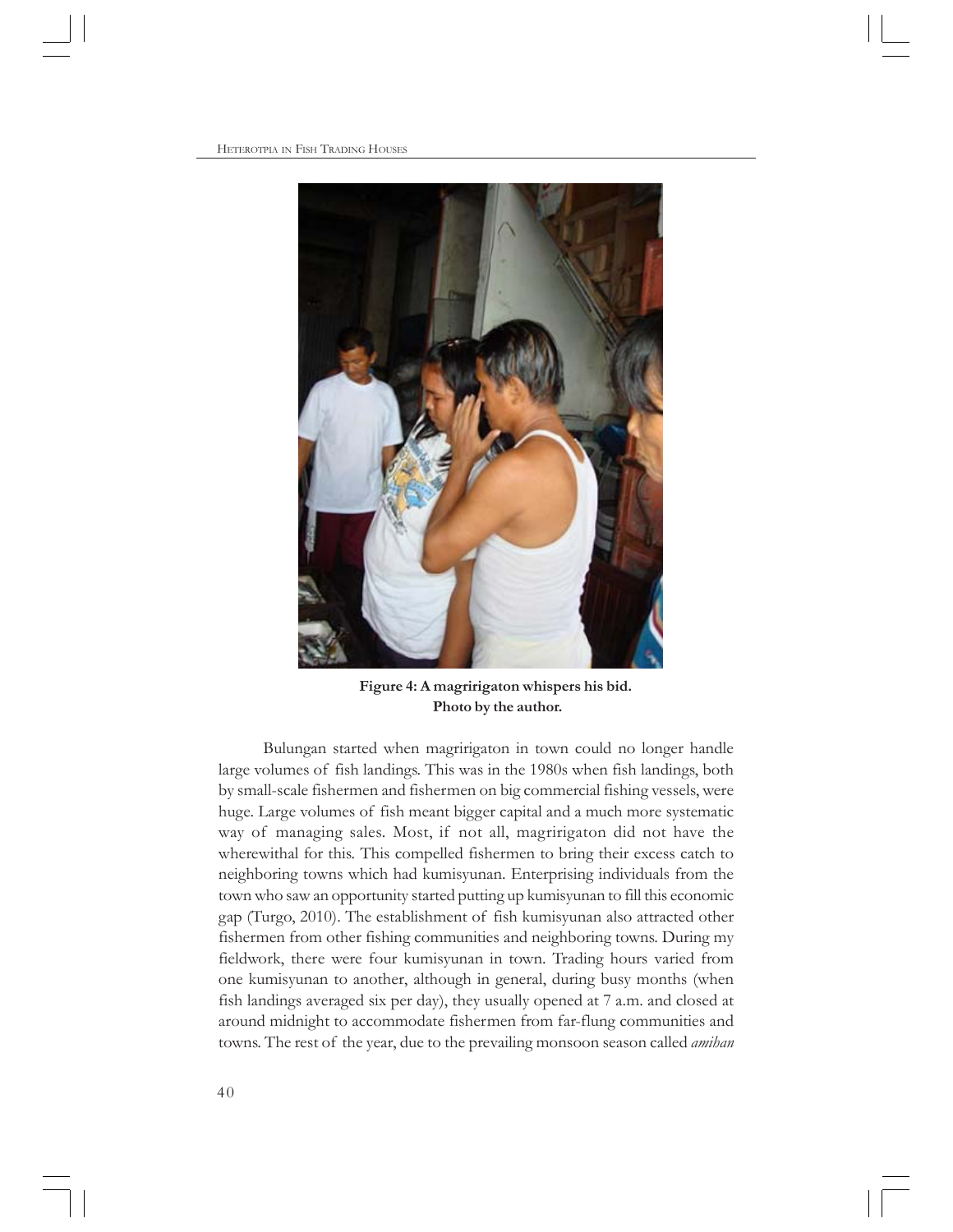(northeast wind), they were open from 9 a.m. until 1 p.m., but on other days, they were not open at all. There was no fixed time for bulungan although these usually took place between 9 a.m. and 11 am, and from 3 p.m. to 5 p.m.

Compared with kumisyunan found in major fish ports like Navotas, Batangas, and Lucena, the kumisyunan studied were small and had spaces averaging 100 m<sup>2</sup> in size. They were usually annexed to a house where the family of the magpapabulong usually lived. Their basic design was that of a box-like structure where the biggest part was an open space where wooden boxes of fish were laid out for valuation; on one side of this space was a table or two with benches where magririgaton could spend time while waiting for fishing boats to arrive or for a transaction to begin. Tucked in another corner was the office of the owner where he or she balanced the books and managed the place's day-to-day affairs. In another part, there was a small kitchen where utensils were made available for use by magririgaton or where food for the consumption of magririgaton was sometimes prepared by the kumisyunan's paid helpers (usually old men or women who were tasked to keep the premises clean). Chairs and tables were made of either plastic or wood and were designed to be easily moved around. The furniture looked worn out and ready to fall apart due to constant and long-time use, but for the same reason, they felt comfortable and gave the place a homey touch. One of the magririgaton told me that the furniture at the kumisyunan looked like what they had in her house. "It's like being surrounded by familiar things," she said. Constructed to facilitate an economic activity, the layout of kumisyunan was focused on an unstructured, uncluttered, and free space. When wooden fish boxes arrived and the space allotted for them was inadequate, tables and chairs on the side were cleared to give way. Thus, when there were just too many wooden boxes for valuation such as when there were ten or more—brought about by the simultaneous arrival of fishing boats, it was not ordinary for the foyer of kumisyunan to be littered with tables and chairs.

## Heterotopias

Foucault's heterotopia has been variously criticized as "unfinished, the examples varied and speculative and the outcome inconclusive" (Hetherington, 2011, p. 466), "inadequate […] for analyzing spatial difference" (Saldanha, 2008, p. 2081), and "frustratingly incomplete, inconsistent, incoherent" (Soja, 1996, p. 162). Regardless of this, though, the concept has been used in a dizzying array of subject matters from architecture to urban theory and spaces (Boyer, 2008; Leach, 1997; Lefebvre, 1991; Soja, 1996) to explore the hybrid and complex transformation of places in today's world. The continued relevance of heterotopia and, in fact, applicability in understanding the complexities of the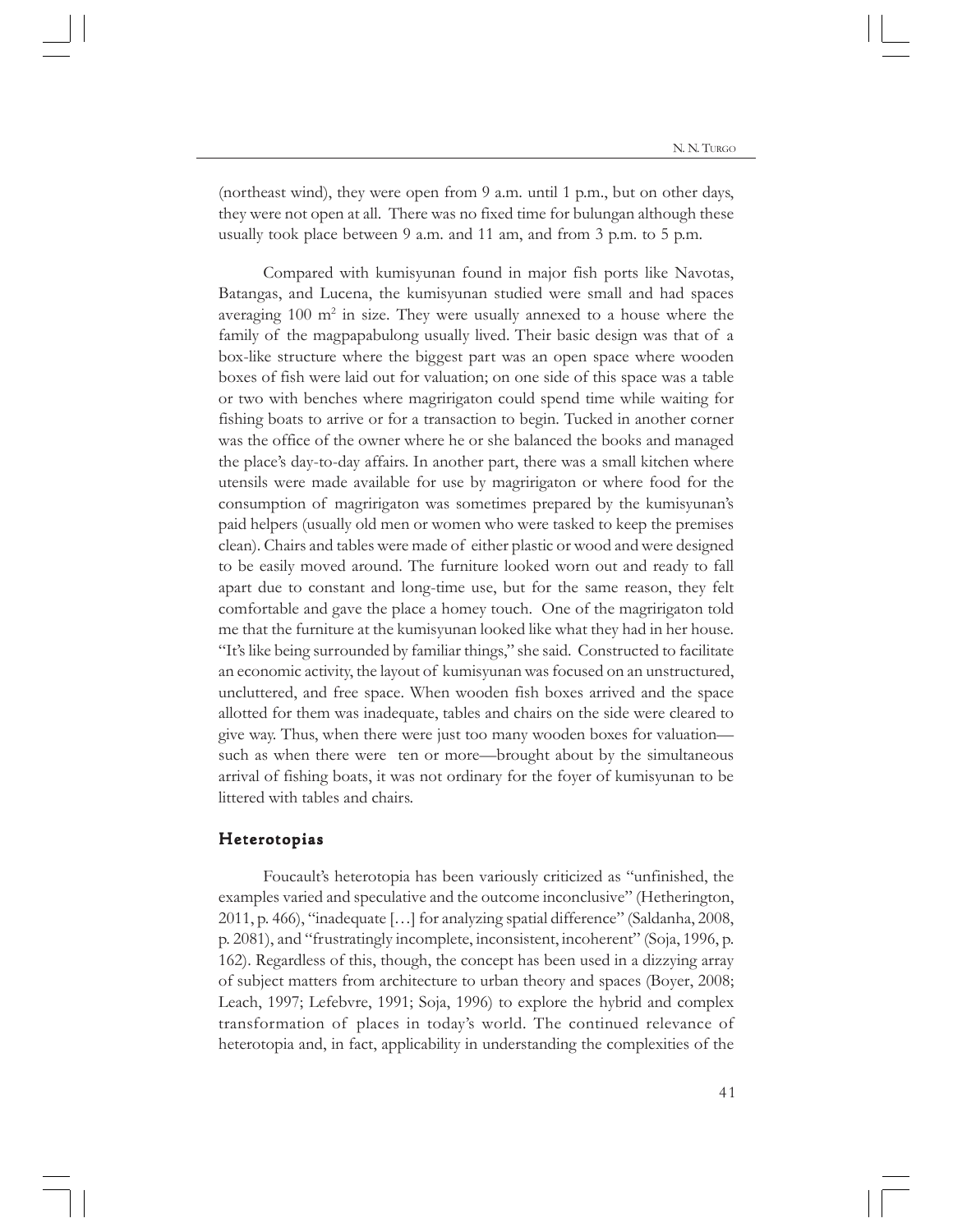constitution of places underline, firstly, the lack of other possible conceptual tools which could supplant Foucault's (1997) original rich, though contentious, formulation and secondly, the profound interpretative power of its being open to a myriad of possible readings (and thus, the robust agency of readers to interpret the concept in various ways though, of course, guided by the tenets set down by Foucault). This being open to a number of possible readings gives us, as Dehaene and De Cauter (2008) observe, the feeling of the concept's lack of definition and too encompassing nature. However, its being "incomplete" and "too broad,"I think, gives the concept a particular theoretical cogency, power, and allure. Sharing the sentiment of Dehaene and De Cauter, I see "heterotopia as being at a crosscroads of the conceptual flight lines that shape public space today" (2008, p. 4) and seeing kumisyunan as heterotopias might help us contribute to the concept's further elucidation and refinement, as it were, as a critical tool and provide it with a more empirical grounding.

Foucault introduced the term heterotopia in a lecture for architects in 1967, pointing to various institutions and places that interrupt the apparent continuity and normality of ordinary everyday space. Because they inject alterity into the sameness, the commonplace, the topicality of everyday society, Foucault called these places *hetero-topias*—literally *other places* (Dehaene & De Cauter, 2008, p. 4). According to Foucault (1997), heterotopias surround us: the school, the ship, the honeymoon, old people's homes, psychiatric institutions, prisons, cemeteries, theaters and cinemas, libraries and museums, fairs and carnivals, holiday camps, hamams, saunas, motels, brothels, and Jesuit colonies.

In explaining the concept, Foucault (1997) laid out six principles. The first principle asserts that all around us, wherever we are, heterotopias—of crisis and deviation—are everywhere but their forms vary, conditioned by the context and society that produced them. In this article, the focus will be on the heterotopia of crisis rather than on the heterotopia of deviation. The second principle stipulates that societies can make existing heterotopias function in different ways; thus, although heterotopias have a precise and determined function in the synchrony of the culture where they exist, they could have one or more functions. The third principle says that in one place, different incompatible spaces and emplacements could exist side by side with one another. The fourth principle is about heterotopias most often linked to slices of time—which is to say that they open onto what might be called heterochronisms. The fifth principle is all about a system of opening and closing that both isolates heterotopias and leaves them penetrable. The sixth and last principle is all about heterotopias having a function, in relation to the rest of space, to create a space of illusion and a space of compensation. I will show how all these principles could be found in the fish trading houses studied.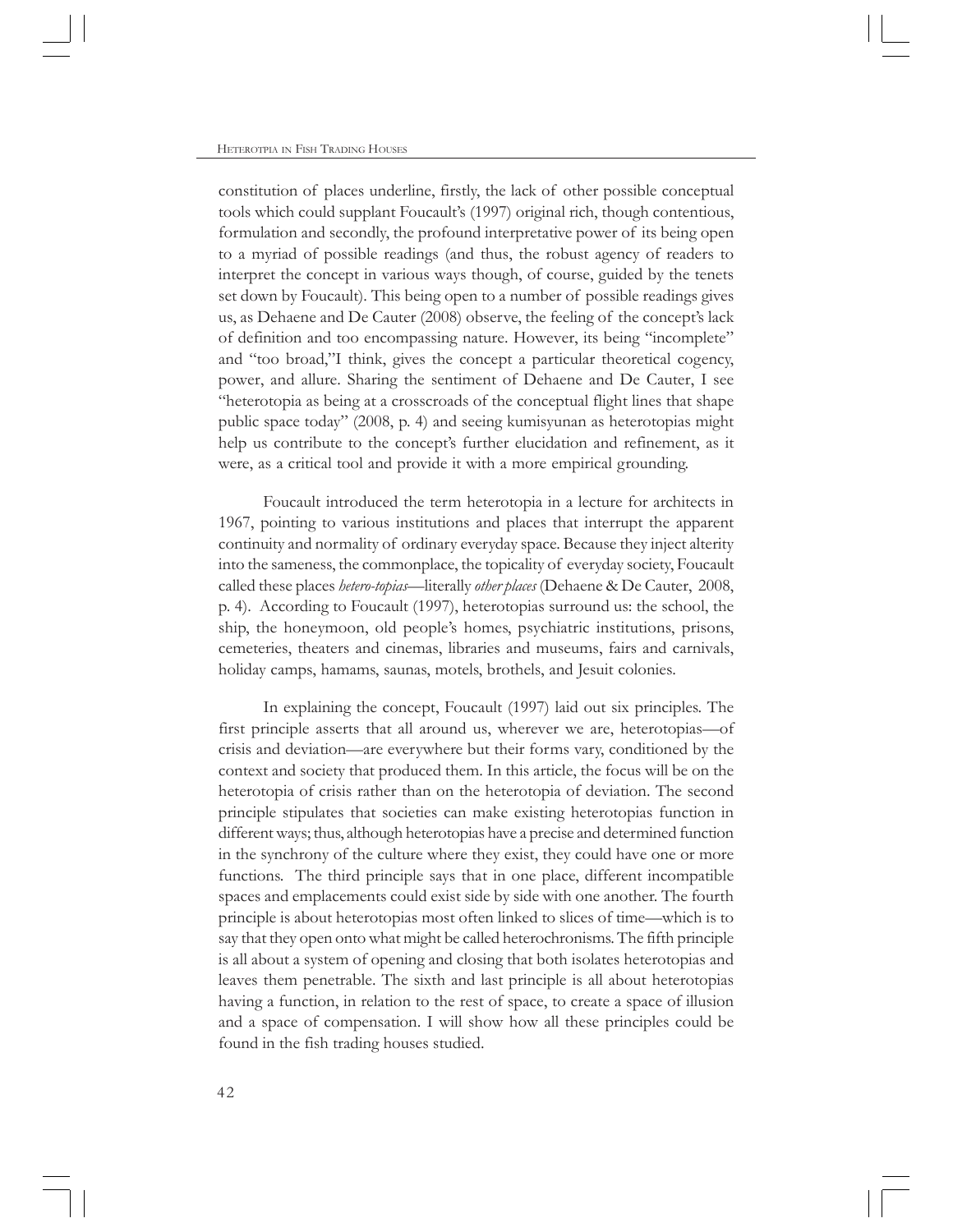Among those who extrapolated further the notion of heterotopia, Genocchio (1995) provided a more lucid and illustrative critique. For Genocchio, heterotopia should be seen rather as:

an *idea about space* [emphasis added] rather than any actual space. It is an idea that insists that the ordering of spatial systems is subjective and arbitrary in that we know nothing of the initial totality that it must presuppose. It is an idea which consequently produces/theorizes space as transient, contestory, plagued by lapses and ruptured sites. (1995, p. 43)

This visibly contrasts with Foucault's (1984, 1997) notion of heterotopia which is oriented toward geography—the existence of actual places, or places which are *inherently* heterotopic. Rather than seeing Genocchio's (1995) stand on heterotopia, however, as doing away with Foucault's notion of heterotopia as actual places, I will deploy them both. Thus, heterotopias are real places which have the tendencies to have heterotopic qualities than others. It is the relation of a particular place to others and how places are used that make them heterotopia in conjunction with other existing places. The point I am making is evinced by the very example used by Genocchio (1995) to establish his claim about heterotopia not being actual places but how we think of these places. In his example, Genocchio (1995) used an underground art installation to argue his point. The choice of an underground station by the artist and his turning it into an art venue transformed it into a heterotopic space. However, this is not as simple as it appears. A counter-critique by Hetherington (1997) made the following point:

This was an artist's installation that was to be found not just anywhere but in an underground station in Sydney, and had the intended effect of unsettling one's everyday experience of that space. But the underground system is not just, as Genocchio suggests, a 'nonspace' but a space laden with all sorts of uncertainty and difference relating to different uses, dangers and fears that could allow it to be described as a heterotopia long before the artists came in. (pp. 46-47)

Heterotopias then, taking into consideration Foucault's (1984, 1997) and Genocchio's (1995) points, are about actual places which have the potential over others to be enacted with heterotopic spaces by virtue of people's reactions to events around them in a particular spatial and temporal context. They are places which are "polysemous and contestory, […] must always be questioned, fought over, altered and most of all unraveled" (Genocchio, 1995, p. 43). This will be made clear in the succeeding parts of the article.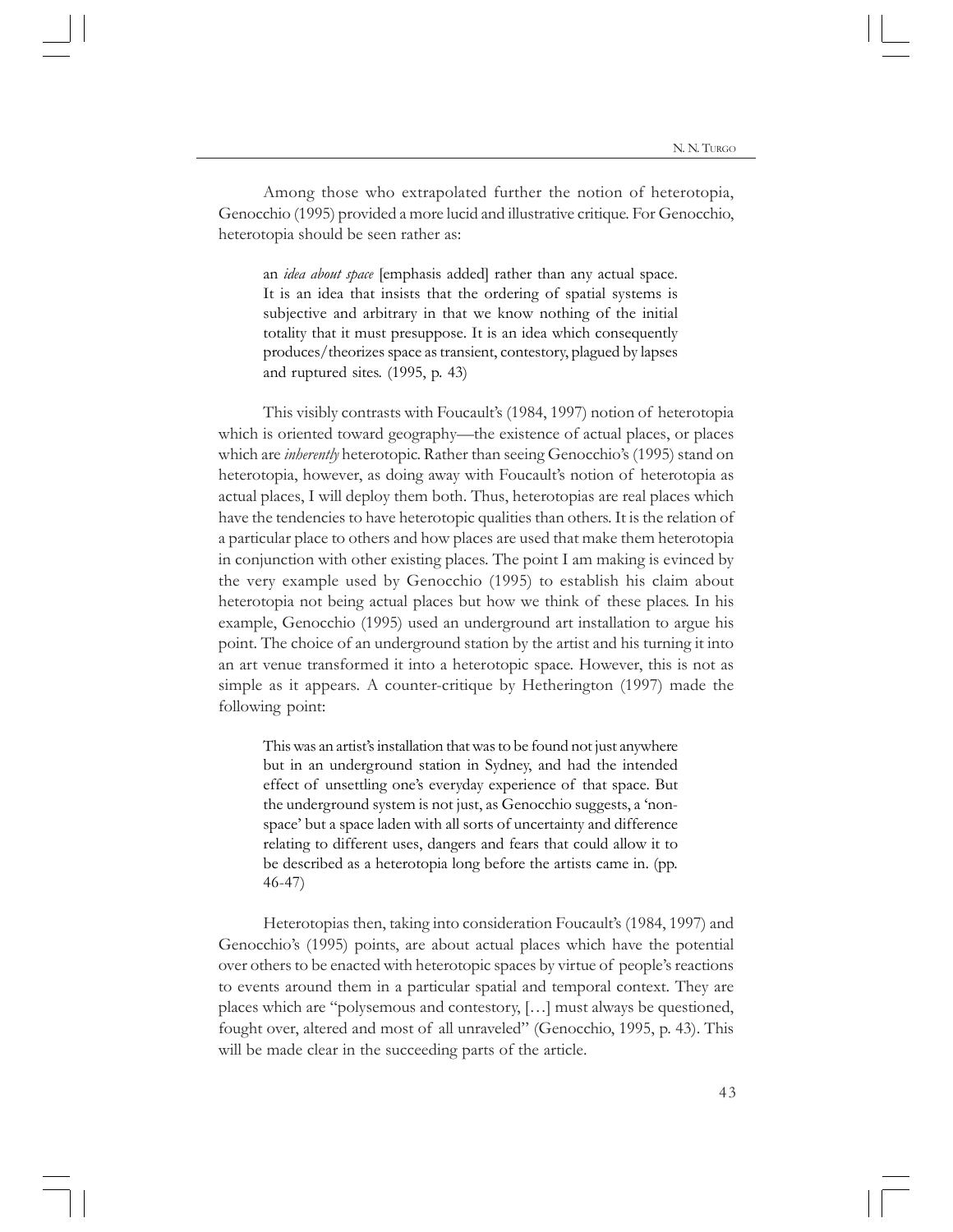## Kumisyunan as Economic Space

To understand the dominant logic of space characterizing kumisyunan, they should be viewed first in economic terms—they are places where fish is traded and, concomitantly, where profits and losses are realized. Kumisyunan are of course not different from any market of goods where people go to participate in an economic activity (Alexander, 1987; Benediktsson, 2002; Ligthelm, 2005). The only difference could be that kumisyunan are a specialized market where rules are specific to the trade and the place where they are situated.

Participating in bulungan, I was told**,** was exclusive to a few chosen people due to their perceived credit worthiness and biographical history. A system of payment between owners of kumisyunan and magririgaton had evolved through the years. As mentioned earlier, magririgaton who participate in fish auctions do not pay upfront for their fish. They pay a day after (or oftentimes several days after) they have won a particular auction. It is in this context that there is a special relationship between magririgaton and owners of kumisyunan. This situation where there is a belief that money owed by magririgaton will be returned to kumisyunan owners—demonstrates what Gambetta (1988) observed about relationships operating on the notion of trust.

The relations that govern kumisyunan then are based, among many other possible relationships (including feudal, I should say, since the owner, as I witnessed a number of times, acted as patron while the rest were his "dependents"), on the tenets of market relations—profit-oriented, highly formal, and methodological—which bestow fish trading a capitalist tinge. Everyone involved in bulungan has his own role to play and is expected to perform this in accordance with a set of unwritten rules. Thus, owners of kumisyunan and magpapabulong are expected to be fair in their dealings with their customers—the magririgaton and fishermen. On the other hand, both fishermen and magririgaton are expected to do their share as well in making sure that kumisyunan are made economically viable. By regularly landing their fish, fishermen support the continued operation of kumisyunan. Magririgaton, on the other hand, play their part by paying on time. The aim therefore is to constantly turn in profit and keep the money flowing. Those who continuously fail to adhere to this—for example, magririgaton who time and time again are late in their payment —are dropped from the rolls. Others are recruited in their place.

## The Heterotopias of Kumisyunan

According to Foucault (1984, 1997), there are two forms of heterotopias: heterotopias of crisis and heterotopias of deviation. In modern times, Foucault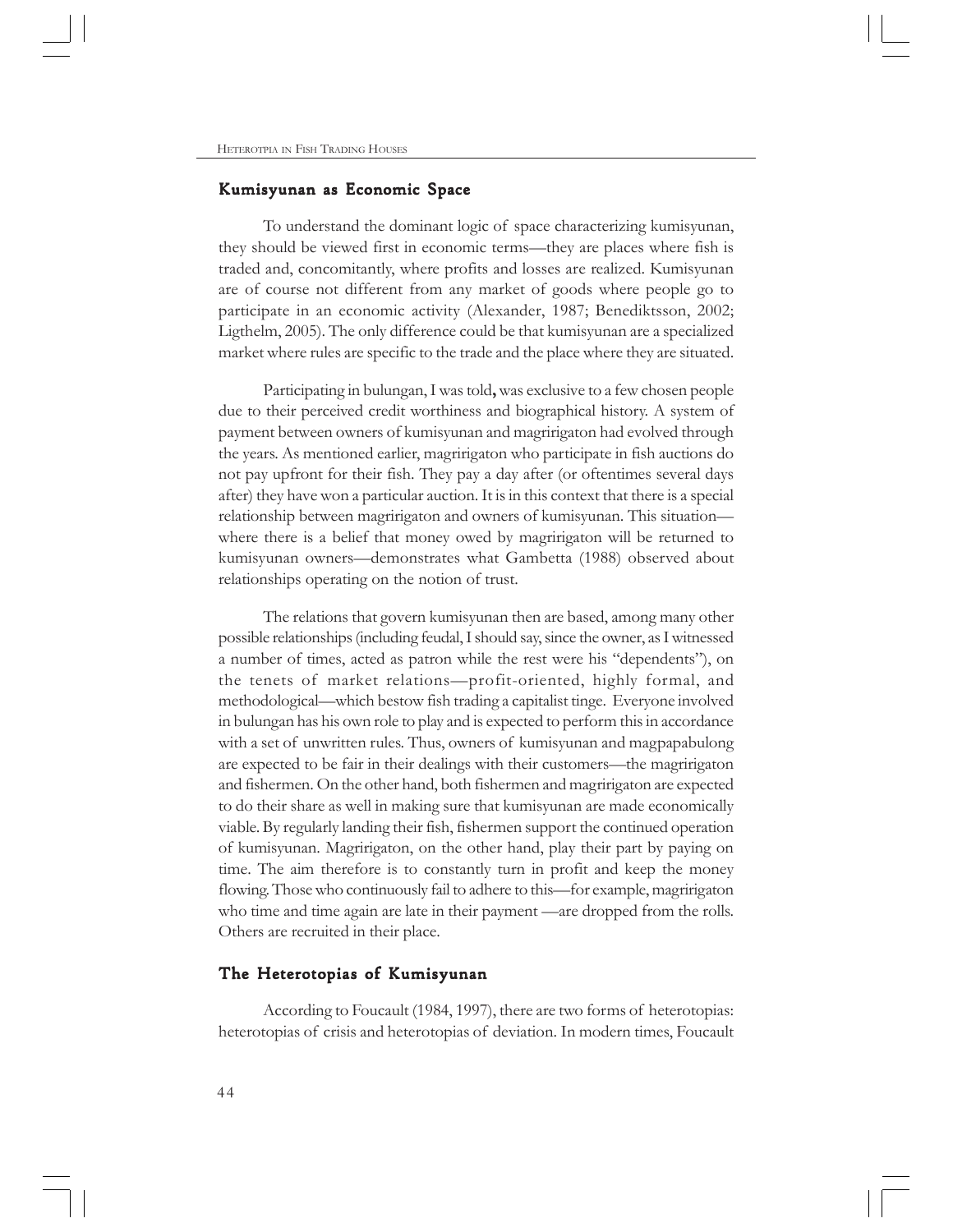(1984, 1997) averred, the heterotopias of crisis fade away while heterotopias of deviation take over. This can be seen in the proliferation of prisons, psychiatric hospitals, clinics for sex, drug addicts, and the likes. While it is true that heterotopias of deviation multiply nowadays, it is premature, I think, to sound the death knell for the heterotopias of crisis. They are here to stay, although in different forms. For instance, the kumisyunan studied are, I submit, heterotopias of crisis. For many magririgaton from the fishing community, kumisyunan provided them with the necessary opportunity to weather the fisheries crisis. Kumisyunan, being heterotopias, are "a privileged place reserved for the individual who finds himself in a state of crisis with respect to the society or the environment in which he lives" (Foucault, 1997, p. 353).

The fishing community where most of the magririgaton came from was in a state of crisis. While Foucault (1984, 1997) did mention the people whom he thought were in a "perpetual" state of crisis—such as adolescents, menstruating women, pregnant women, and the elderly—the people in the community and, specifically, the magririgaton and fishermen in the community were in state of crisis in their everyday life and in the society where they lived. Although generally, people living in fishing communities have been described as living on the fringes of society with their peculiar outlook in life (for example, some fishermen tenaciously continue to fish despite incurring losses because according to them it is their way of life and they cannot live without fishing) and perennial precarious economic life (Bene, 2003), the localized fisheries crisis made the lives of fishermen and their families in the community even worse. At the time of fieldwork, I met people who only ate once or twice a day. Daily intake of protein was down because the prices of meat and fish were prohibitive and most people were surviving on a diet of instant noodles. The closest that people in the community could get to eating fish was by taking discarded ones or the lowliest of the fish (like the bony fish *Don Pilas*). Many were also in mental and emotional crises as they grappled with the lack of material resources to meet everyday needs. Marital violence was prevalent and break-ups were not extraordinary.

Foucault (1984, 1997) said that people in crisis, like adolescents and menstruating women, have chances to get out of their heterotopias. The people in the community studied, however, were in a different bind altogether. Although they could leave kumisyunan and opt for a different mode of economic practice, their choices were very limited given their biographical constraints—they had limited education and skills—and the dire economic opportunities provided by the very society where they were in. Thus, kumisyunan would continue to be a heterotopia of crisis for many of the people in the community and when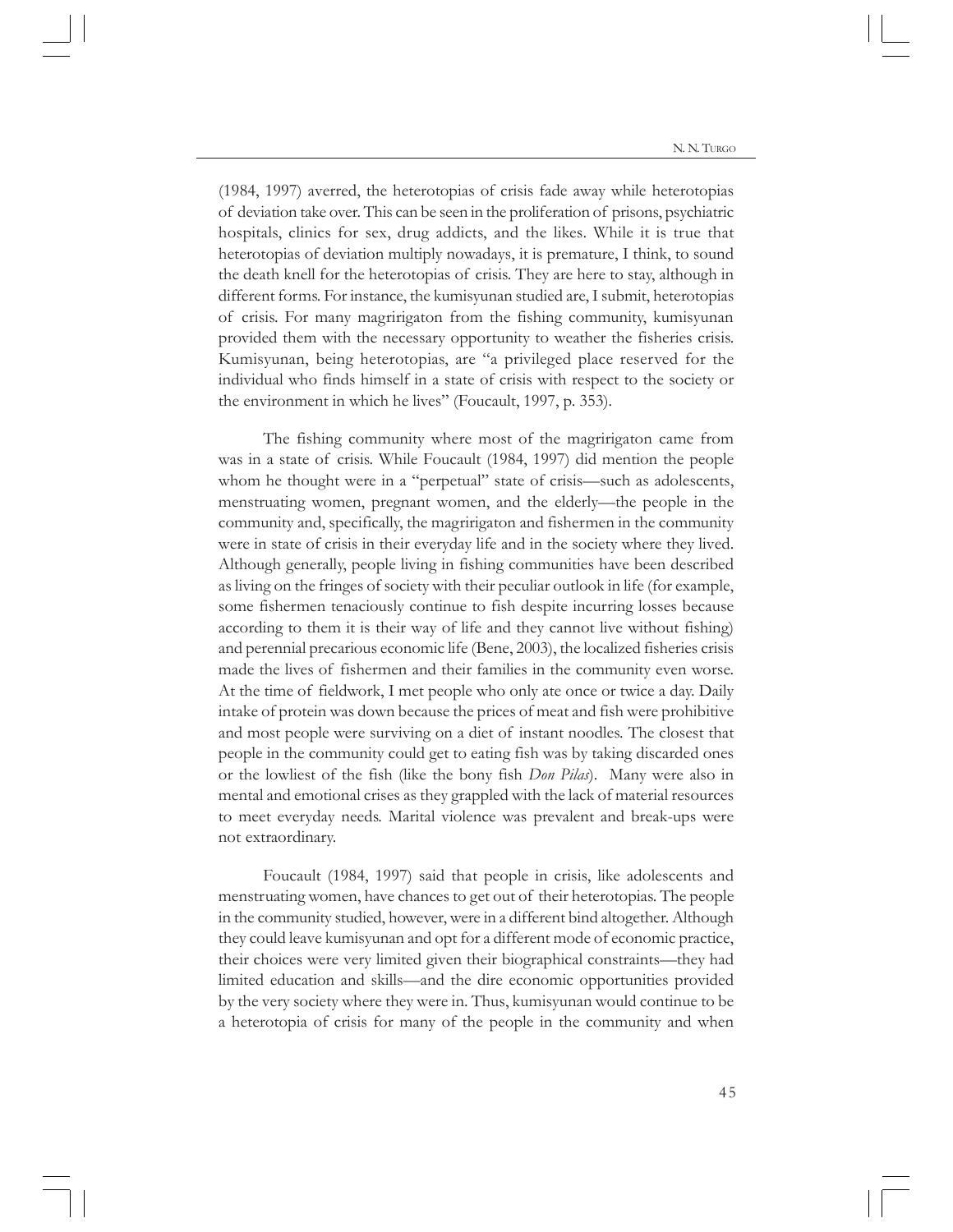others opt to leave in search of better income and a much more secure mode of economic sustenance, others would take their place in the heterotopia.

# Changes in Heterotopias and Co-existence of Differing Emplacements

Each society creates its own unique spaces where experience of social life can be conceptualized based on values and social meanings (Androitis, 2010, p. 1086, citing Lefevbre, 1991). Implicit in this statement is the presence of forces, structural and otherwise, that give birth to changes in society which in turn affect how individuals make sense of their surroundings and practices. For example, in a study of Chinatown in Washington, DC, Lou (2007) explains how Chinese community and business leaders in the area conceived of ordering new business establishments to put up both English and Chinese signage in their stores to keep the Chinese identity of the community. This edict is a response to the steady closing of Chinese stores in the area due to high rent and the establishment of big commercial stores like Starbucks which for many signify the demise of the Chinese character of the community. Their response was to create a particular space for the articulation of Chineseness in the context of breakneck competition that economic globalization instantiates in every corner of the world.

In the early days of kumisyunan, spaces that allowed magririgaton to experience daily life in between bulungan and selling time took place in *sari-sari* stores and waiting sheds erected along the seashore. These stores and sheds provided a venue where magririgaton could create their own private space where people like them could talk about their lives, and temporarily put on hold the demands of family life, among others. Owners of kumisyunan then were not keen on letting magririgaton stay on the premises. There were only two kumisyunan at that time and competition between the two was not tough. Fish landings usually occurred in the mornings, which limited the time spent by magririgaton in kumisyunan. Things changed in the early 1990s when two more kumisyunan were established. Furthermore, more and more fishermen from other towns and communities landed their fish in kumisyunan, which necessitated a much longer period of operation every day. In addition, with the onset of the fisheries crisis, more people became interested to work as magririgaton. These factors contributed to the reshaping of the ways kumisyunan were managed. "Magririgaton" could now stay in kumisyunan while waiting for fish to land. Hours of operation were also extended since fishing boats coming from other towns would usually berth their boats late in the day. As a result, magririgaton spent more and more time—an average of five hours per day in kumisyunan.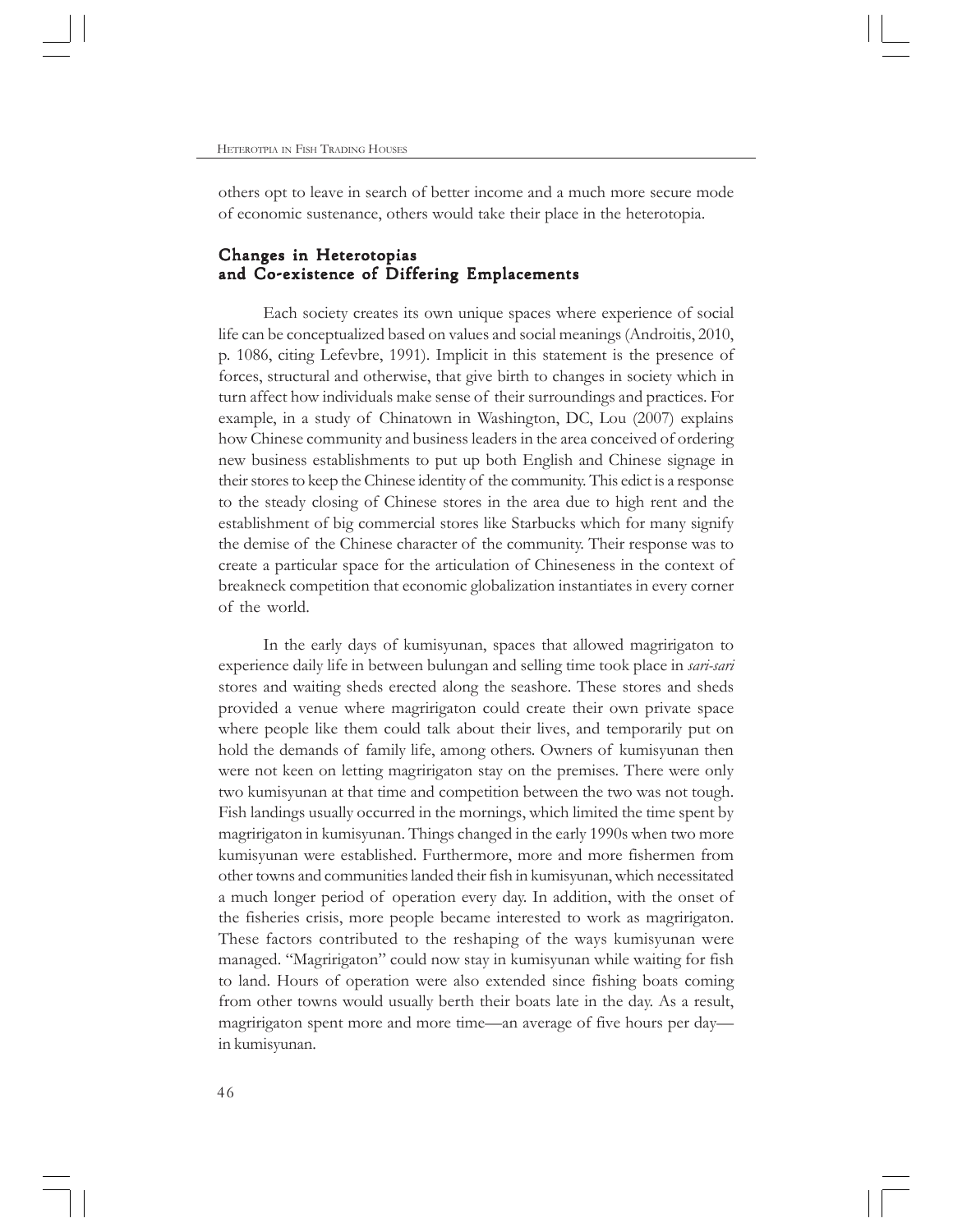"The power of juxtaposing in a single real place different space and locations that are incompatible with each other" (Foucault, 1997, p. 354) characterizes heterotopias and this is most evident in kumisyunan. While avowedly economic in nature, the place also allows the enactment of other spaces that contravene the very logic of its existence. Momentarily stripping the economic import of kumisyunan, as explained by Rodman in a different context, "other social processes involved in the creation and manipulation of the use of values of […] space come into sharper focus" (1992, p. 647). Thus, when bulungan enacted a space for magririgaton that called for cold, impersonal, and oftentimes contentious relations with their fellows, post- and pre-auction periods brought forth a different emplacement of space that was friendly, relaxed, and fun. In their study of Mt. Kumgang Park in North Korea, Lee, Lawerence, Bendle & Kim (2012) spoke of different spaces together in one localizable place. According to them, the park showcased the power of juxtaposition in a single real place different spaces and locations that are incompatible with one another. Thus, in the park, there existed a romantic space, a sunshine space, a totalitarian space, a resort space, and a shadow space (see Lee, Lawrence, Bendle &, 2012, p. 76). It is along this line that a number of spaces could also be seen at play in kumisyunan. These practices could be a way in which "the heterotopia resurfaces [...] to reclaim places of otherness on the inside of an economized 'public' life" (Dehaene & De Cauter, 2008, p. 4).

In making different and differing uses of space, magririgaton stamp their presence in altering the ordering of space through their social, personal, and religious uses of kumisyunan. The social use of the spaces of kumisyunan reigns supreme over other uses. During my fieldwork, I noticed how magririgaton turned kumisyunan into a place for drinking, entertainment (karaoke singing), gambling, and exchanging news about individual lives and tips about cooking or reducing everyday expenses.

Other uses include religious practices. For instance, one Sunday, I attended a prayer meeting held in one kumisyunan. Clearly, due to the enormous amount of time that most magririgaton spend in kumisyunan, many of them did not have the time to visit the local church. When a religious lay leader brought up the idea of holding a prayer meeting in one of the kumisyunan, many of the magririgaton seized the opportunity to perform their religious obligations there.

For personal uses, kumisyunan also provide venues for magririgaton. For instance, when a magririgaton's oldest child was hospitalized and money was needed to pay for his operation, a box was set up in one of the kumisyunan and all who won in bulungan were asked to give some money as a donation. Even fishermen were asked to donate. The drive lasted for a week and raised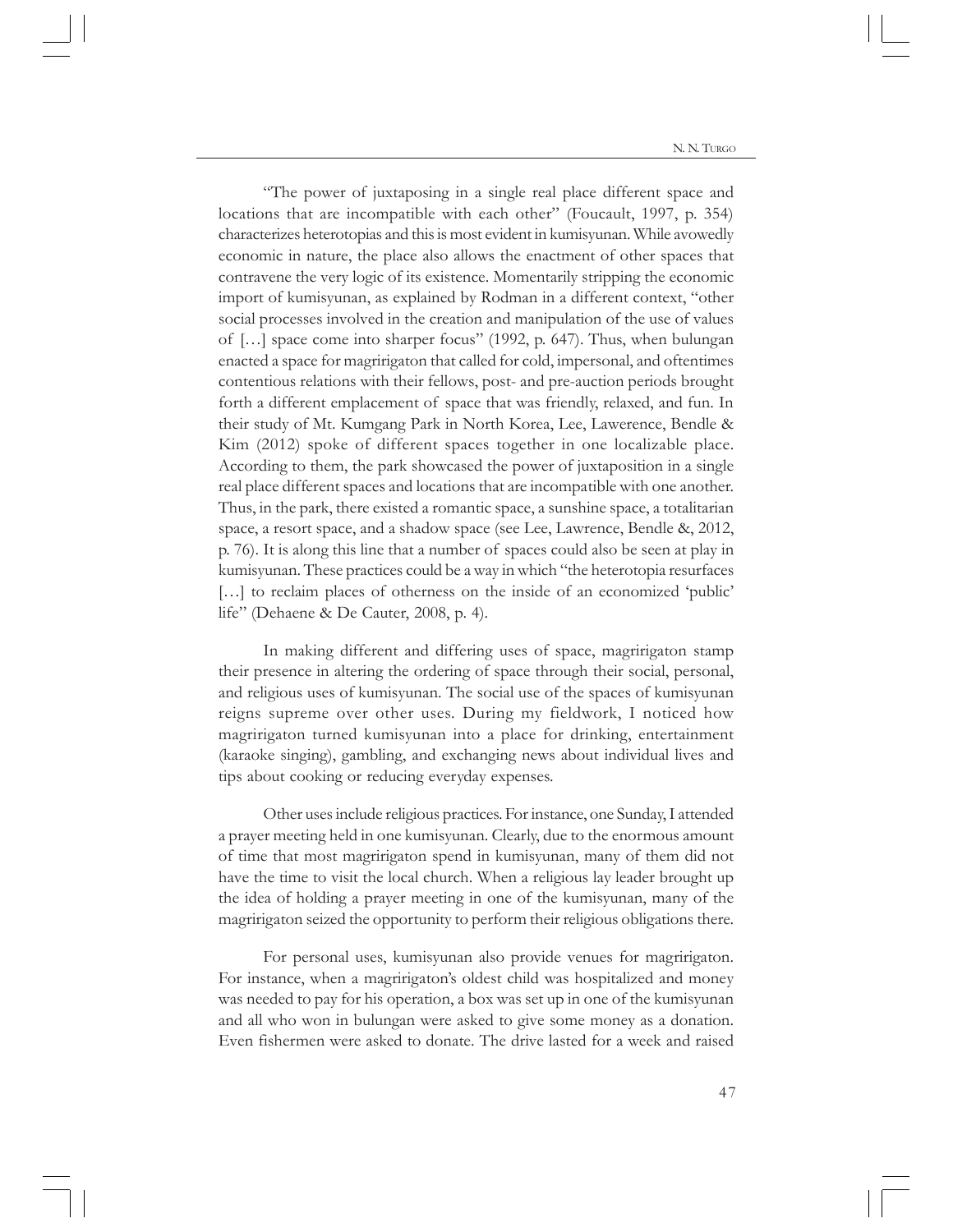a good sum of money. It is curious then that in the superimposition of other spaces in a place of dominating economic space, a reversal of place-logic set in. It is in this context that while homes in modern times are conceived to become work places (Nippert-Eng, 1996), in the heterotopic spaces of kumisyunan, the workplace becomes home. Kumisyunan became both a place for economic struggle and a social refuge at the same time.

# Absolute Break from Traditional Time

The operation of kumisyunan was not all year round. In the months of September until April, their opening hours were limited. Few auctions took place as fishing was almost impossible. In the months of May until August, however, kumisyunan would come to life and open for magririgaton most of the day. Magririgaton would hang out again in kumisyunan and enact their own conceptualizations of space. Kumisyunan would become heterotopias during these busy months since heterotopia "enters fully into function when men find themselves in a sort of total breach of their traditional time" (Foucault ,1997, p. 354).

During these peak months, kumisyunan were at their busiest and magririgaton would spend most of their time there, leaving only to sell fish and be back again to join another round of bulungan. For many magririgaton, hours spent in kumisyunan were a break from their traditional time which was spent looking after the children, worrying about household expenses, and managing the household. When there was no time for idle talk because of successive bulungan, magririgaton would usually find time to congregate at kumisyunan after 7 p.m., when they were done selling fish. In these busy months, owners would allow magririgaton to linger on, even to hold drinking sessions since they too had to work on their balance sheets until midnight (Figure 5). Their time in kumisyunan provided magririgaton with the opportunity to elude for the moment some pressing family and personal concerns and talk about the latest news on local movie stars, customer behavior, and places where fish sell well. They could also talk about anything freely with one another without fear of censure from their family members. As one magririgaton said:

When I go home, I have no time to banter with my husband since I have to do household chores or help my children do their school assignments. It is only in kumisyunan that I get to talk about things that I know or are close to my heart…. Here, I have no husband to tell me off. (C. Lubaton, personal communication, September 23, 2008)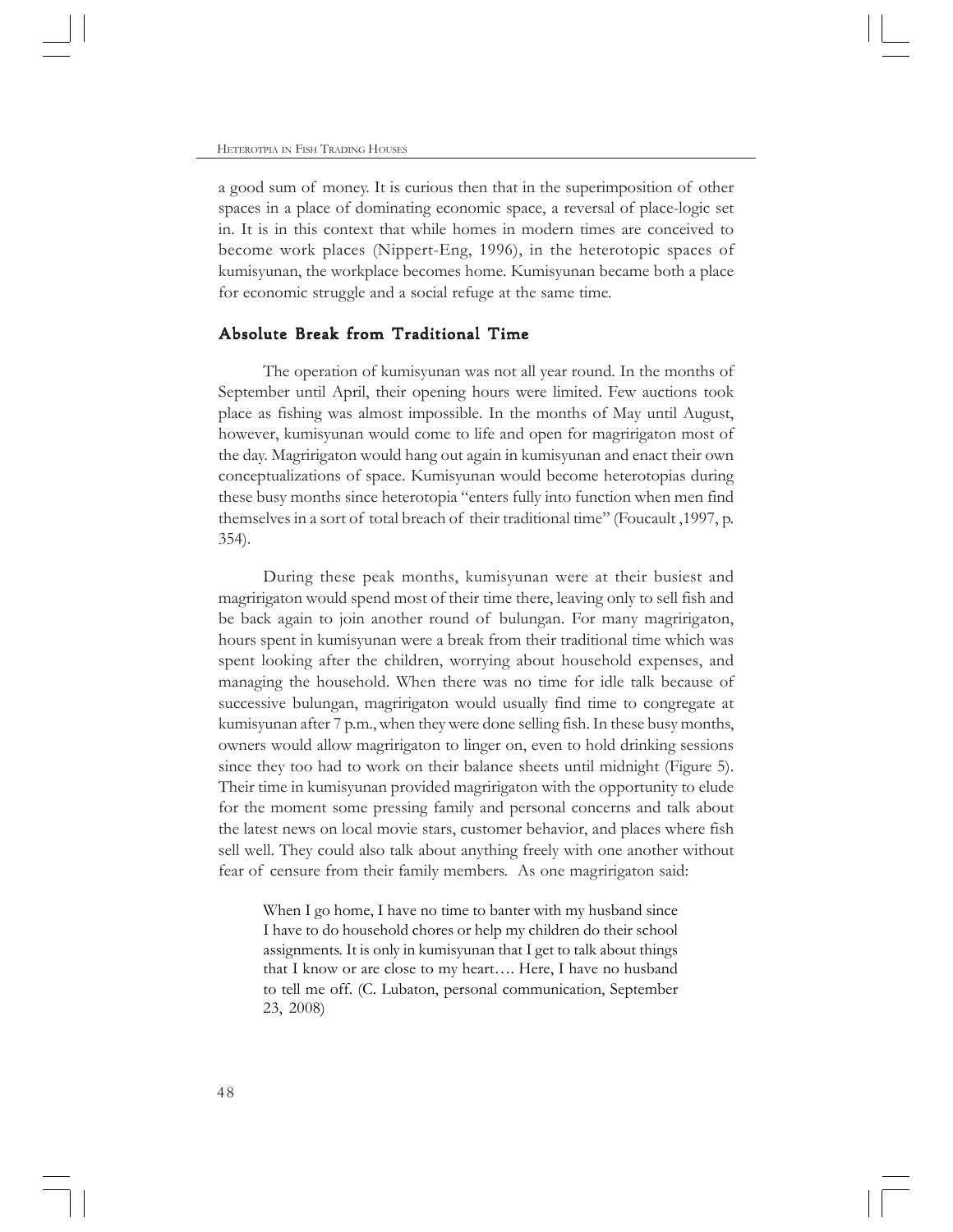

**Figure 5: Magririgaton kill time between auctions by drinking local wine called lambanog. Photo by the author.**

## Exclusivity of Entrance and Exit

It should be noted that as Foucault (1984, 1997) explained, the exclusivity of heterotopic spaces also meant rites of purification. One can only enter by special permission and after one has completed a number of gestures (Foucault, 1997, p. 355). Those who wanted to join bulungan had first to be recommended by a bonafide magririgaton and be interviewed by the owners. A background check was also conducted to know the financial biography of the applicant. In my case, when I showed up and introduced myself to the owners, no permission was readily granted to conduct research in their premises. Although I had recommendations from four magririgaton (one each per kumisyunan), I had to visit the kumisyunan a number of times before I was finally allowed to observe their daily routines.

In addition, according to Foucault, "heterotopias always presuppose a system of opening and closing that isolates them and makes them penetrable at one and the same time" (1997, p. 355). In terms of kumisyunan's structural features, they were as public as any public space could get. Their main entrances were as wide as the places themselves. In fact, any passerby would have an uncluttered view of the place itself, as well as of those who were inside and what was going on. Thus, anyone could enter the premises and strike up a conversation with the people there. On a typical bulungan day, it was not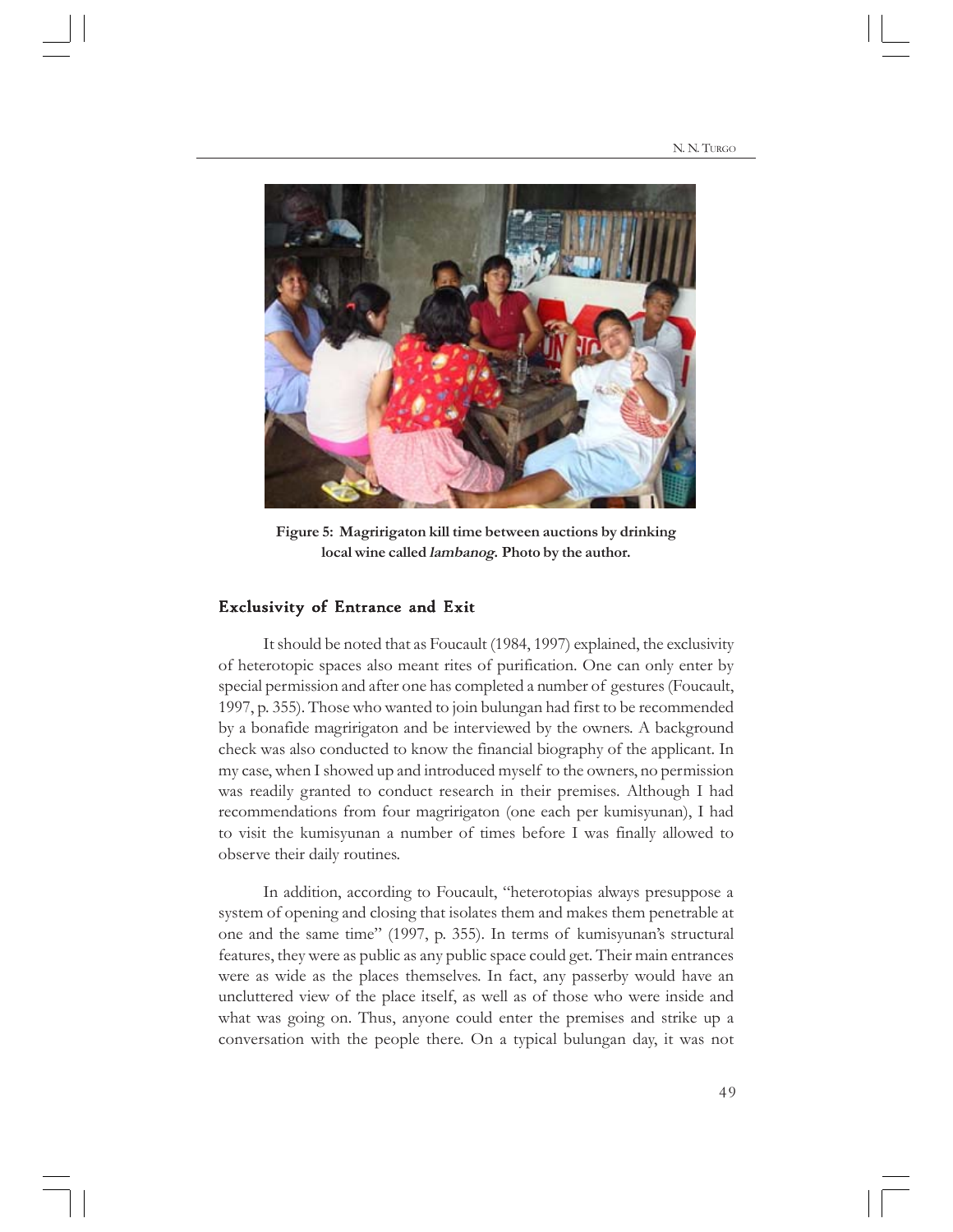uncommon for passersby to mingle with the crowd of magririgaton and fishermen. This mingling made it possible for some petty thefts to take place. During my fieldwork, a mobile phone and a coin purse were lost to thieves.

However, kumisyunan were also somewhat off-limits to the public. While there seemed to be no physical barrier to the entry of anyone, a sense of unease, and therefore, exclusion, was always felt by outsiders. My own experience illustrates this point. On one occasion, as the magririgaton were having a lively chat about recent developments in the local political scene, I made a cursory observation that was followed by an awful silence. I thought I said something disgusting but I did not. I soon realized that as a newcomer and as someone whose interest was not really in conjunction with theirs (I was with them to do research and they were there to make a living), I was never an integral part of kumisyunan. After that intimidating experience, I would just listen to their conversation and utter a word only when asked. Although I thought that it could also be about my length of stay among them, and that I was at that time still unsuccessful in establishing rapport with them, my interview with one of the magririgaton was revealing. When asked about her sentiments toward people who would frequent kumisyunan and yet were not magririgaton nor were doing any business with them, she said:

They are free to come in. Like you, you are here for research. But I also feel uncomfortable when after auctions they linger on and listen to our conversation. It's our time and their (visitors) time is up. The fish auction is ended. They should leave. (P. Sangcap, personal communication, September 25, 2008)

In this statement, a division of time and space is clear. When fish was being auctioned, kumisyunan became a public space and time was for everyone to share. But when a bulungan was finished, the kumisyunan became a private space of magririgaton where they could be their real selves and do away with their economic side. Thus, as explained by Foucault (1997), if heterotopias were about exclusivity and inclusivity, kumisyunan had their own way to be both penetrable to outsider glance and intrusion and at the same time be close to others. By delineating what is open and close to the public, magririgaton enacted their re-ordering of space at their own time and in their own way.

#### Functions of Heterotopia

Heterotopias have a function that make them different from other spaces. They have the function of forming another space, another real space that is as perfect, meticulous, and well-arranged as ours is disordered, ill-conceived, and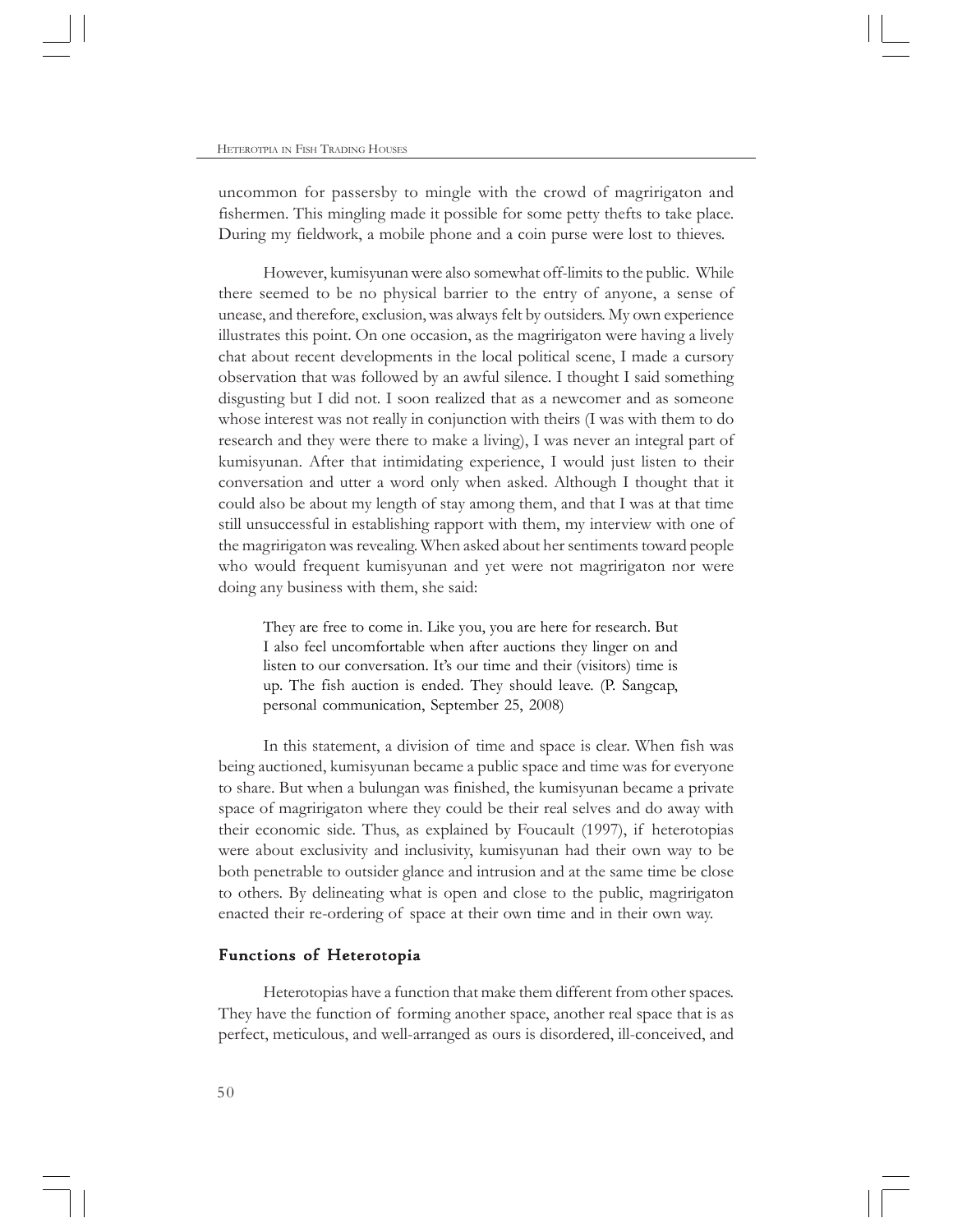in a sketchy state. The role of heterotopias is to create a space of illusion that exposes every real space, all the sites inside of which human life is partitioned as still more illusory (Foucault, 1997, p. 356). This is quite evident in kumisyunan. As they are there to serve the ends of commerce, kumisyunan are not meant as third places (Oldenburg, 1999)—as places of refuge and worship, to unwind, and for opinions to be said and heard. They are meant to facilitate the sale of fish, to reap profit for the owners, the fishermen, and magririgaton. As shown above, however, aside from the ritualistic, competitive, and at times tense air that permeates kumisyunan during bulungan, magririgaton were able to construct a new spatial order in their midst, post- and pre-bulungan periods. It was an alternate space where they could do other things aside from what they were supposed to do: participate in an economic activity. However, this sense of being themselves and enjoying their free time "far" from the stresses of everyday life is both real and illusory. It was real because they were experiencing it in a real place and it was illusory since when the doors of kumisyunan would close behind them, they would go back to their houses to confront what they had elected to forget for a while: unpaid bills, jealous husbands, spendthrift wives, scheming mothers-in-law, leaking roofs, and many more.

Kumisyunan provided the magririgaton the necessary space to enact a different self, a set of other activities that contravene the very nature of their presence in kumisyunan: they were there not to feel at home and unwind but to compete against each other to make a living. But the production of other spaces and, concomitantly, the enactment of a different self were also illusory since they were doing it on borrowed time; they were enacting alternate spaces, the heterotopias of their lives, on a limited basis at the behest of the dominant practice of the place: fish trading. When fish arrived and were put on auction, the magririgaton would re-order their space toward the official spatial discourse of the place and end their out-of-place and out-of-time (Foucault 1997) spatial practices. It is also the case that when they step out of the premises of kumisyunan, to either go home or sell fish on the street or at the public market, they confront the stark reality of living—of living in a time and place where everything is precarious.

#### Why Kumisyunan and not Other Places

A further spatio-temporal contextualization of the community where most magririgaton came from needs to be further explained to understand why and how kumisyunan are a heterotopia. As the community was experiencing dire economic constraints, family relations were in so many ways also strained (Turgo, 2010). The lack of economic resources to meet everyday needs had an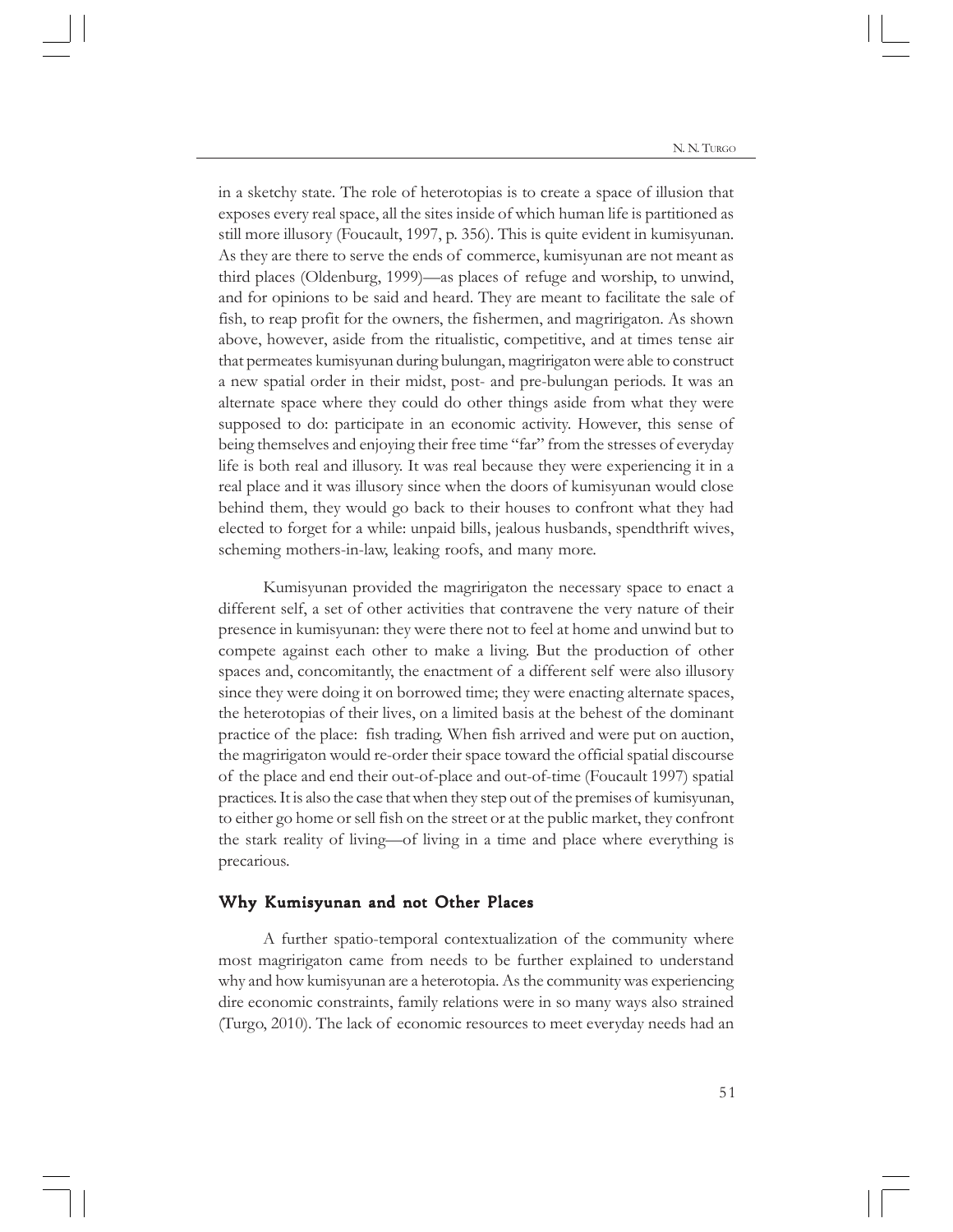immediate effect on the relationship among husbands and wives, their children, and other family relations. During my fieldwork, marital break-ups were not uncommon as much as marital violence seemed to be an everyday fixture of life. When economics and social demands could not be met, home became a place of tension and stress.

As explained by many magririgaton who spent an average of 4 to 6 hours in kumisyunan, being away from home was a way to relax. The demands of their families, they said, were just too great. They had to go somewhere to escape from all these. According to one magririgation:

 I feel good in kumisyunan. I forget my troubles. There is real camaraderie here. I can laugh in abandon. At home, I have to deal with my children's needs. Not here… (F. Dolor, personal communication, October 3, 2008).

Places where people could stay and kill time without thinking of their immediate family or everyday concerns—what Oldenburg would call third places, or "the core settings of informal public life" (1999, p. 16)—seemed to be lacking in the community. Unlike in most Western countries, some communities in the Philippines do not have cafes, bars, or agoras where people can converge and pass time. And even if there were cafes and other commercial establishments to visit, the expenses that come with going there would make these places unattractive to many. The closest thing to public meeting places that Philippine communities can have are sari-sari stores, plazas, and assembly halls. However, these places, though public, are not conducive for any free interaction akin to what had been described by Oldenburg (1999) and what I found in kumisyunan. Sari-sari stores are too public, plazas too open, and assembly halls are open only during special occasions. In the fishing community, its assembly hall was closed most of the time and would only open once a month for public consultations by district officials, or due to some scheduled events. To say the least, there were no structures or places in the community which could be described as "third places" following Oldenburg (1999).

The absence of places where people could go and relax and have "…peace of mind where (we) could talk about (ourselves) freely without fear that (we) would be censured by others or maybe by (our) wives because (we) feel that a 'kumadre' looked good and cooked better…" (L. Saperola, personal communication, September 30, 2008) paved the way for kumisyunan to be heterotopias for magririgaton. Since there was no available space where magririgaton could seek refuge in these times of uncertainties, kumisyunan had to produce them.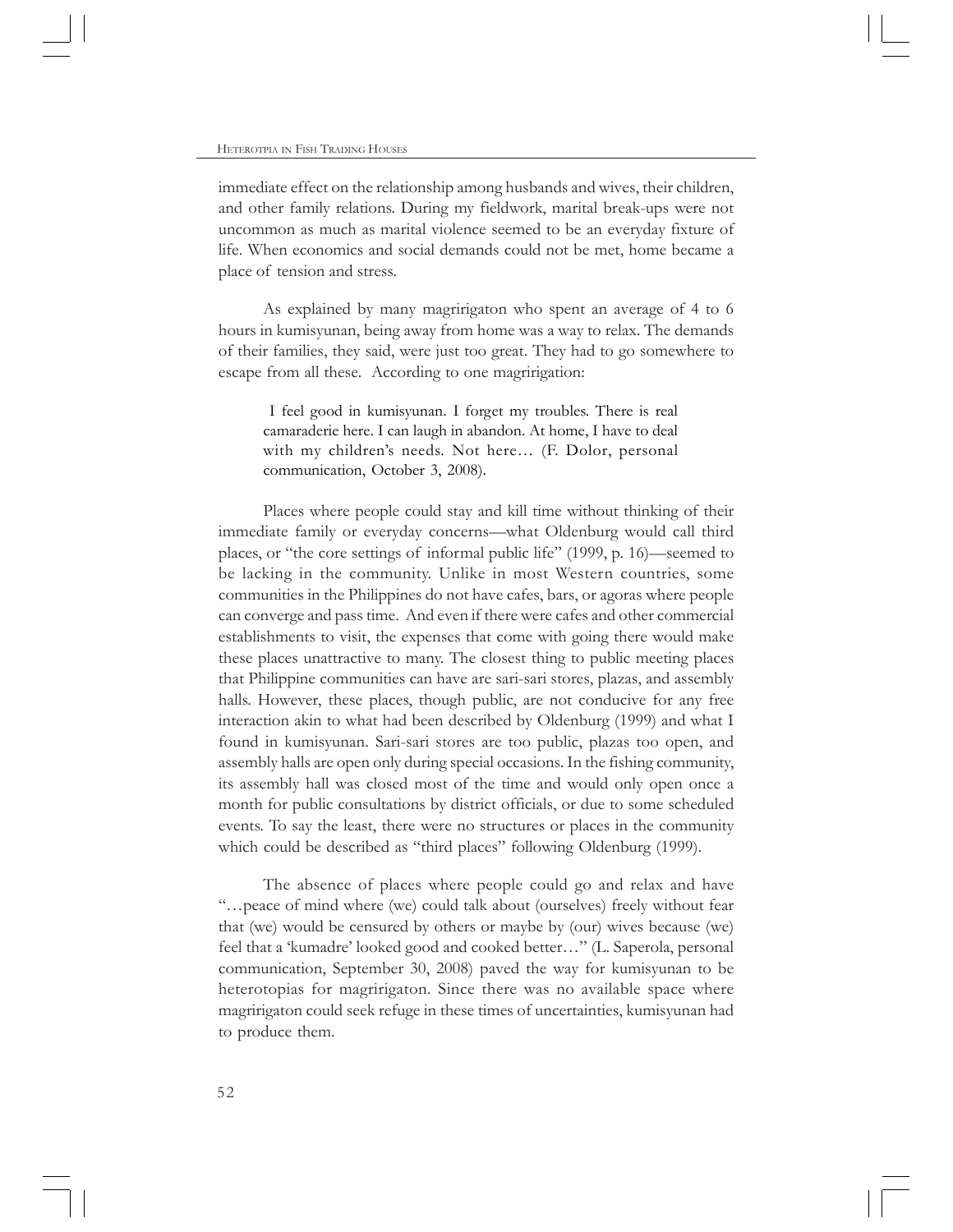The compulsion to survive also served the end of creating multiple spaces in one site. As they had to earn money, magririgaton had to stay in kumisyunan most of the time to partake of fish up for auction. The drive to earn and therefore be part of a larger network of profit-making individuals states the case for the enactment of spaces that would sustain magririgaton in their quest for economic survival. In this case, as Genocchio (1995) has tenaciously asserted, heterotopias are also ideas about places and spaces. Although kumisyunan had the potential to be heterotopias as much as other places of comparable context, people who inhabit them had to exercise their agency. As observed by Certeau (1988), it is through practices that people provide sites with meaning and make places into spaces (McAllister, 2012, p. 117). It is through the people's active spatial practices, their struggle over other factors that determine the different uses of space, that heterotopias in kumisyunan were realized.

#### Reiterating the Dominant Discourse of Kumisyunan

As much as space is a product of human activities and interaction at a particular juncture in time, the production of space is also about power struggle and opposing views of how spaces are conceived and used (Lefebvre, 1991; Massey, 2009; Pile & Keith, 1997). Thus, space for Foucault (1998) is also about the production of power. Different people have different views of space and different ways of using them to address their ends. Kumisyunan then, as a heterotopic space, are also about other spaces claimed by other people for other reasons.

In their study of a protest climate camp in the United Kingdom, Saunders and Price (2009) spoke about the resistance that this heterotopic space elicited from a diverse group of people—from riot police to local residents. Reasons for other people's disapproval and resistance to the camp were brought about by the:

disruption of local road networks, notably by police roadblocks and checkpoints…and fear of violence. With the policing budget reaching 5.9 million GBP, a number of local taxpayers also complained that they would have to foot the bill for what they deemed an unnecessary protest. (Saunders & Price 2009, p. 119)

In this case then, every place is contested by different interests and in the case of kumisyunan, the use of their premises for relaxation, reading, and chatting was not totally supported and encouraged by their owners. An example needs to be told, which I narrate below.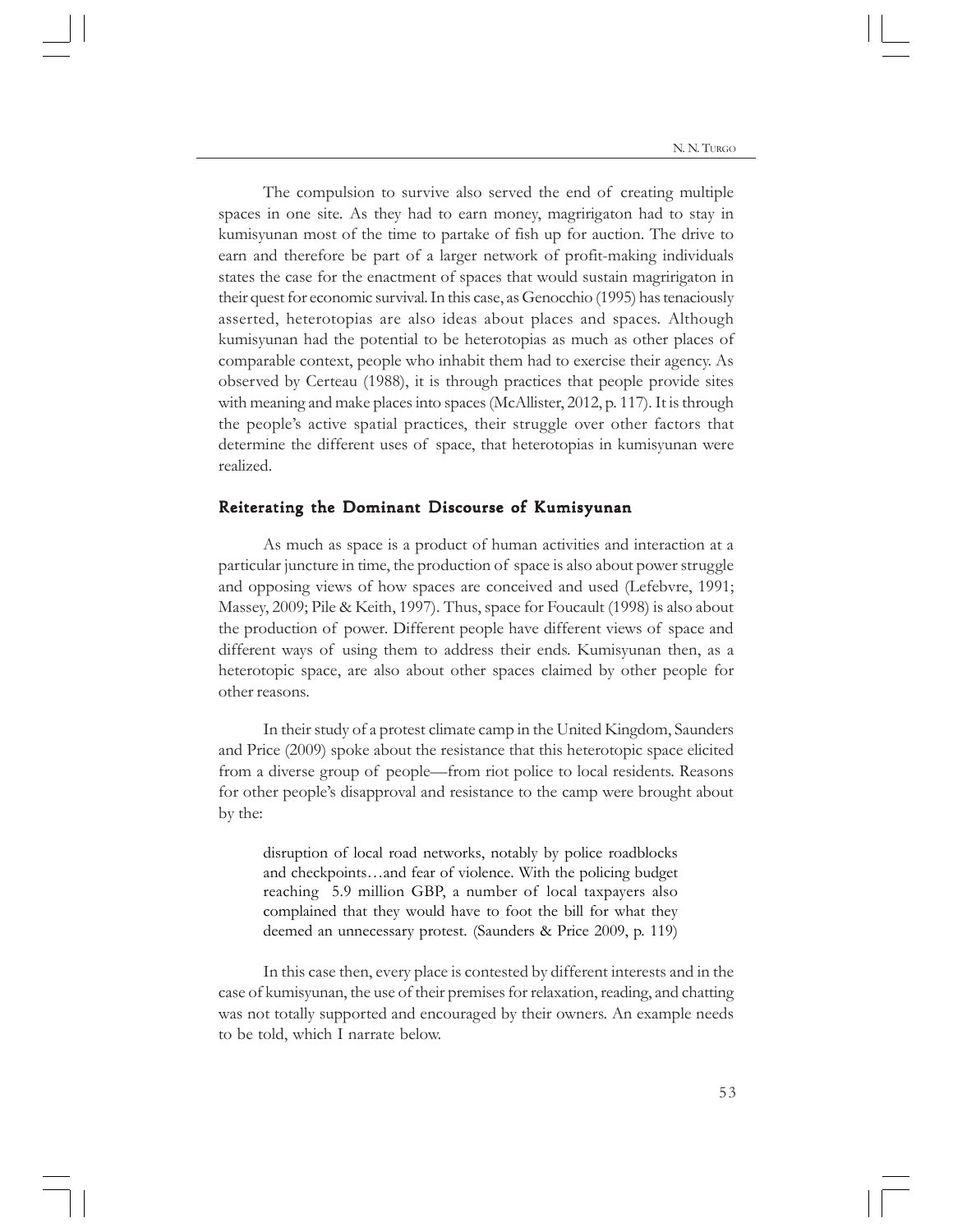It was 2 p.m. and the next unloading of fish would not happen until around 3:30 p.m. and some magririgaton were toying with the idea of drinking some wine while waiting. Soon, a hat was passed around and money was contributed. At 3:00 pm, everyone was in their element, singing at the top of their voices. Two women were dancing while another man was tapping his fingers loudly on an empty pan. There was much merriment. Meanwhile, I watched the owner in one corner, shuffling papers and entering numbers in her ledger. She would from time to time give the maririgaton a frowning look. No one seemed to notice her. At one time, she stood up from what she was doing and pretended to go to the waterfront. She was visibly irked.

The following day, alone in her office, after a succession of bulungan, I asked the owner if she was uncomfortable with magririgaton making so much noise while they were drinking the previous day. At first, she told me that it was fine with her but later on, she came up to me and told me:

This place is built for bulungan and not for drinking or gossiping or debating or whatever. Sometimes, they would even come up to me to tell me their problems at home. I think they are mistaken. I have put up this place, this business, to make money. (K. Ambal, personal communication, October 4, 2008)

There is a paradox here, however. While she confided to me her reservations about the activities of magririgaton, she did not make it known to them. In fact, after speaking to me, she asked me to keep our conversation to myself. She did not want to hurt the feelings of magririgaton, she said.

While some owners of kumisyunan did not approve of the heterotopic spaces that magririgaton created, they did not totally disapprove it nor vigorously discourage the magririgaton from enacting their spatial practices (Lefebvre, 1991). Owners knew that to thwart the execution of the alternate re-ordering of spaces by magririgaton would mean alienating them and driving them away from their premises. The demise of the oldest fish trading house, I was later informed when I revisited the fishing community in October 2011, was, aside from bad financial management, also because of the unwelcoming attitude of the owner and her strict rules on the use of the premises. Thus, while not totally finding the continued presence of magririgaton in the premises of kumisyunan to their taste even after each bulungan, the owners were also not too keen on voicing out their disapproval. As one of the owners explained: "I let them do whatever they want to do here. Their presence here, for whatever reason, is good for my business." (C. Balane, personal communication, October 6, 2008)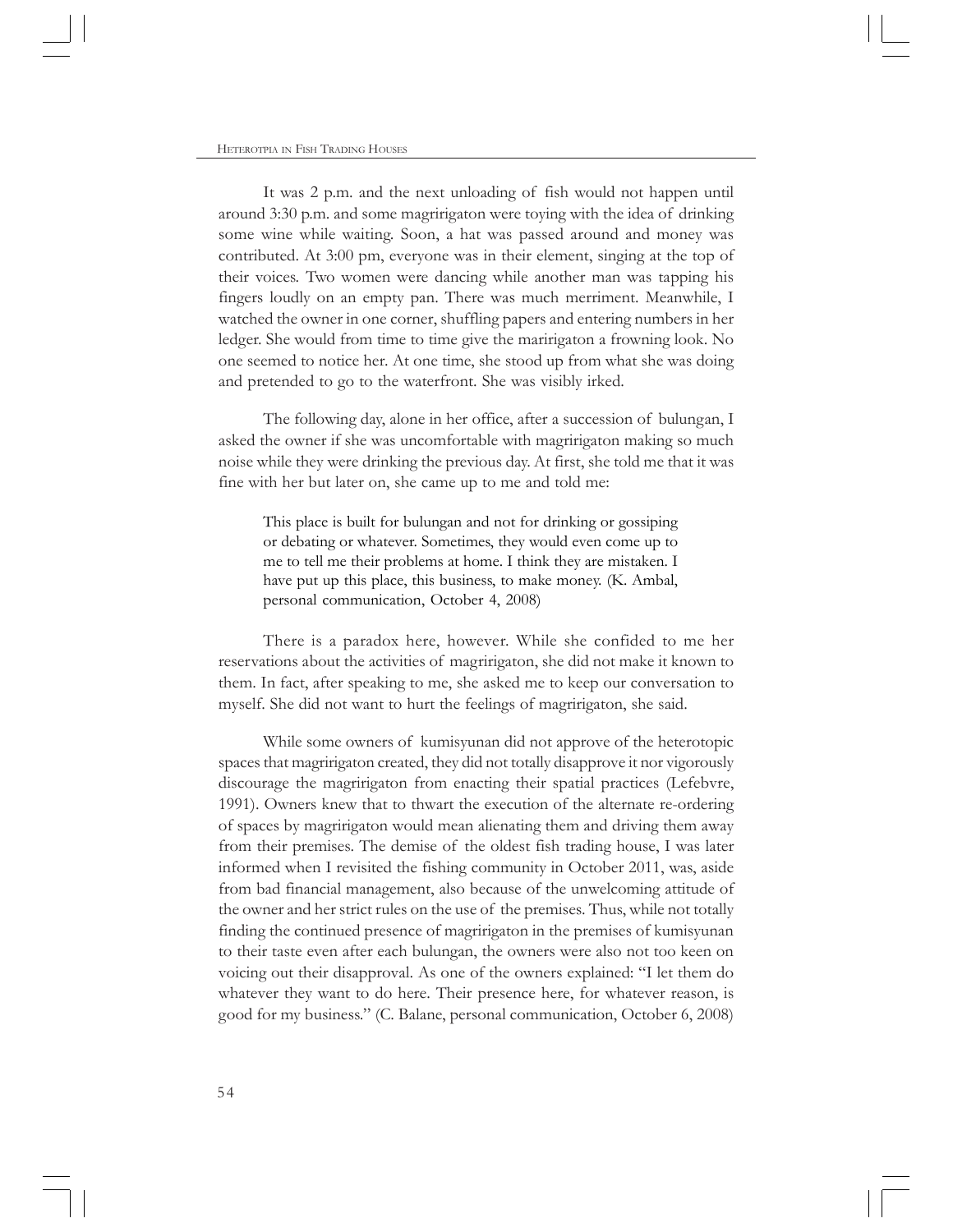This giving in and, in fact, bestowing of "approval" to the production of heterotopic spaces in kumisyunan, makes market transactions work efficiently. By investing the formal space of economy with a malleability to enact an alternate ordering of space to suit the needs of magririgaton, market relations thrive. Heterotopic spaces therefore, in the case of kumisyunan, are an important component for the success of fish trading. They are there to rejuvenate the tired bodies of magririgaton and allow them a breather before they tire themselves again in another round of bulungan. Economic spaces have to be reinvented constantly and in today's world, they could take the form of heterotopias. Taking the form of heterotopias of economic space also highlights the social nature of kumisyunan. They are, as Lefebvre put it:

a space of society, of social life. Man does not live by words alone; all 'subjects' are situated in a space in which they must either recognize themselves or lose themselves, a space which they may both enjoy and modify. (Lefebvre, 1991, p. 35)

## Conclusion

In this article, I highlighted the ways in which kumisyunan were also heterotopias. They were mainstream places and central, in fact, to the functioning of the community and yet were also other spaces whose existence "set up unsettling juxtapositions of incommensurate 'objects' which challenge the way we think, especially the way our thinking is ordered" (Hetherington, 1997, p. 42). They were similar, to a large extent, with other places of commerce and yet were also very much different. They highlight a sense of place wherein "[…] a single physical landscape can be multilocal [… ] that it shapes and expresses polysemic meanings of place for different users […] conveys the idea that a single place may be experienced quite differently" (Rodman, 1992, p. 647).

I also made a case for the many uses of kumisyunan aside from their economic purpose which points to the understanding that "space and place are socially produced and implicated in the construction of social relations of power and knowledge" (Lee, Lawerence, Bendle & Kim, 2012, p. 650). Among other uses, the most prevalent use by magririgaton of fish trading houses was for social purposes like chatting about private lives of individuals and discussing the latest news in the community. The other uses were for personal intent like raising money for a sick member of the family and for religious rites, like the holding of prayer meetings.

Furthermore, I made concrete my earlier pronouncement about heterotopias being both an actual space and an idea about space, thus putting in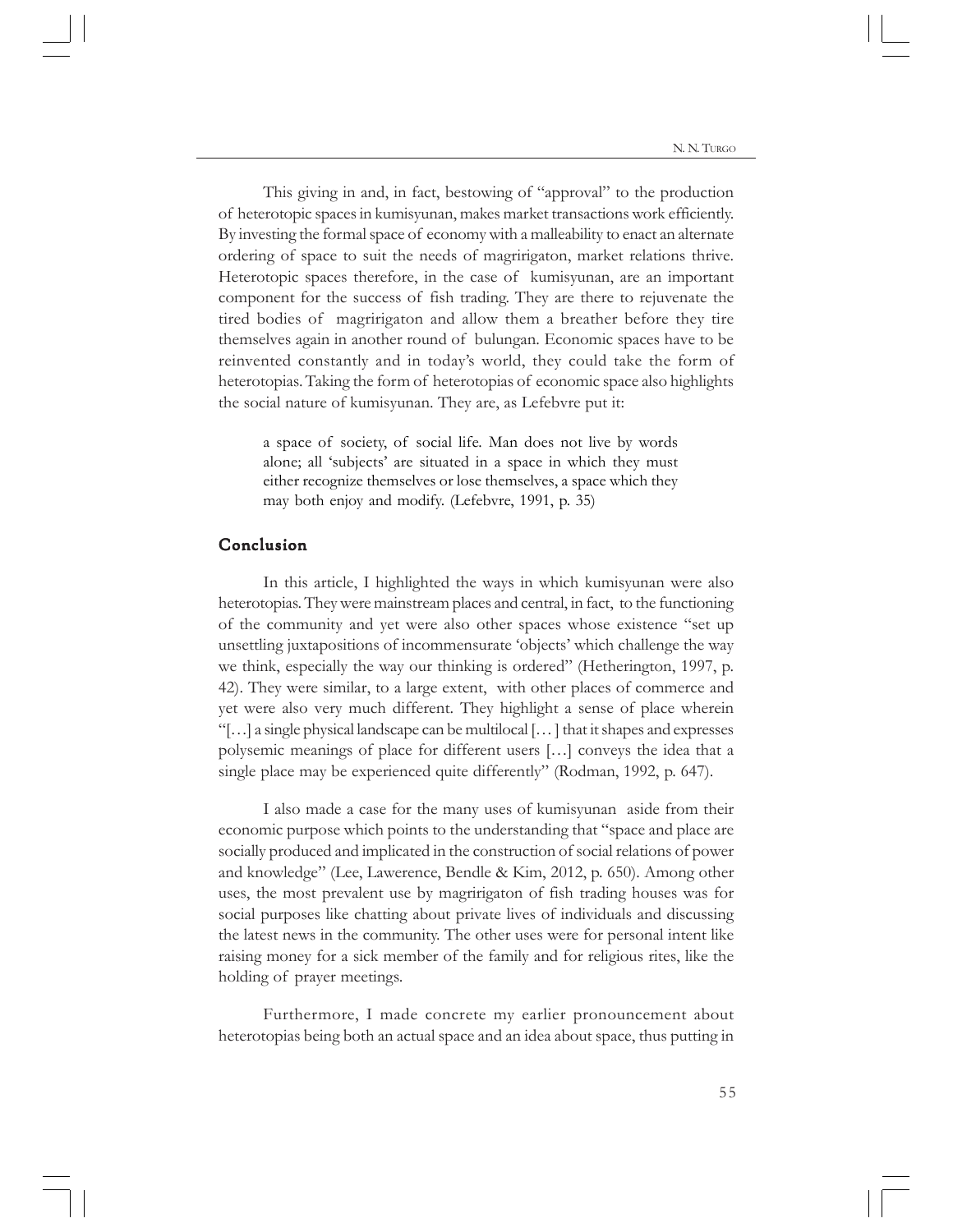place Foucault's (1984, 1997) idea and at the same time deploying Genocchio's (1995) contribution to the furtherance of the concept. Through the magririgaton's active manipulation of space, they were able to juxtapose in a single real place several spaces, manifold sites that are themselves incompatible (Foucault, 1997). Here, we see the active and at the same time constrained agency of individuals, manipulating the use of space in a particular spatio-temporal contiguity. The very nature of their employment and deployment of space also highlights the rationalizing power of economic logic in everyday life. As magririgaton whisper their bid, they struggle to carve out a niche for themselves to sustain their work which at the same time also supports the functioning and maintenance of their own economic entanglement. Concomitantly, the magririgaton were able to mark and contest boundaries between the cold logic of place-specific economic practices and the warm and enervating force of communal belongingness.

The creation of alternate ordering of space (Hetherington, 1999) in kumisyunan could be read as the continued re-ordering of logic of space in the global periphery as it is subjected to the cultural logic of late capitalism (Jameson, 1991). While the places studied (the fishing community and the kumisyunan) were visibly isolated by virtue of their geography and relative immobility or limited mobility of their inhabitants and major actors (the magririgaton most especially), their global connections though, as evinced by the economic practices in kumisyunan and the fisheries crisis engulfing the community, instantiate their opening up to the rigors and demands of spatial dynamics, both by the inhabitants and by the forces external to them.

As functional spaces, the kumisyunan are "important reflections of the complexity of social relations at particular times" (Bartling, 2011, p. 382). The heterotopias of kumisyunan are the magririgaton's way of imprinting their manipulation of space as much as the local economy's performative optics in a place that is both globally connected and yet peripherally positioned, both socially and economically. Thus, kumisyunan are actual places of more heterotopic potential than others and, in the context of the community's temporal and spatial context, are made to serve the ends of both magririgaton and the continued functioning of the local economy and the community's everyday life.

The kumisyunan, in the future, could well cease to be a heterotopia of crisis. Developments, both externally and internally, in economic and social fronts, could precipitate the creation of new venues where people in the community could have their "haven and island of tranquility, their reading room and gambling hall, their sounding board and grumbling hall…safe from nagging wives (and violent husbands) and unruly children, monotonous radios and barking dogs" (Oldenburg, 1999, p. 21).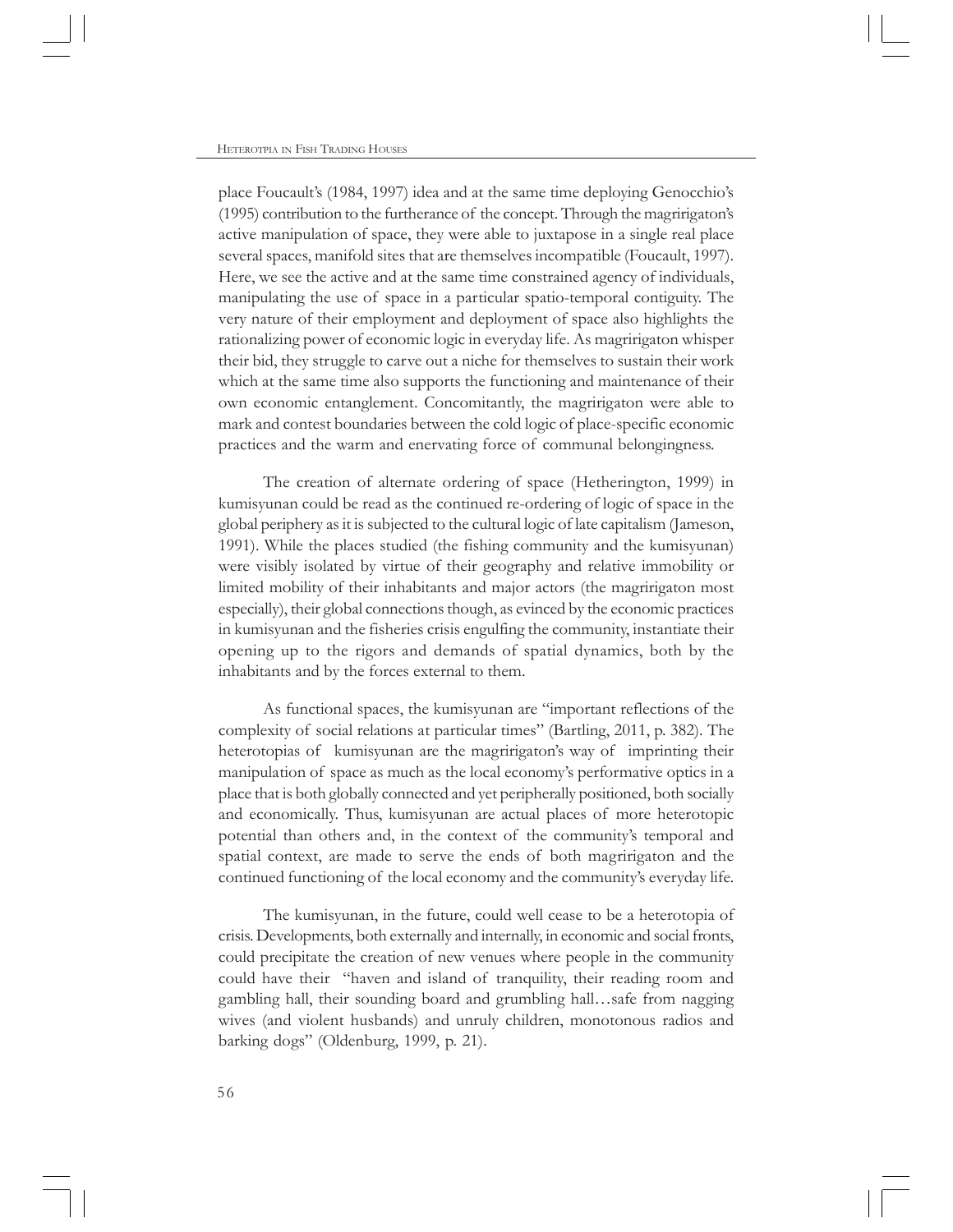N. N. TURGO

Kumisyunan might not provide the same sense of belongingness that they provide now to magririgaton and it could be that the primacy of home as the locus of warmth and sociality might be restored, due to some developments. State agencies, armed with new legislation and laws in the pretext of creating socially and economically viable communities, could also step in and put in place structures where people could come together and enjoy the company of their fellows. However, in the present context, as people in the community live in the time of *bugabug ang dagat* (or rough seas, the magririgaton's favorite expression when referring to hard times), there seems to be no alternative but the continuation of the heterotopia of crisis in kumisyunan. And as the whirlwind of whispers drives the breeze that passes through the walls of kumisyunan, the magririgaton, people of unforgettable means, will continue to stamp their own presence and enact their uses of space, in their own time and in their own place.

#### **Funding**

The fieldwork from which the data used in this article came was funded by the Seafarers International Research Centre-Nippon Foundation Fellowship Program.

# **Acknowledgments**

The author wishes to thank the two reviewers for their very helpful comments. Professors Helen Sampson and Rosario Cruz-Lucero have always been an inspiration.

# **References**

- Acheson, J. M. (1981). Anthropology of fishing. *Annual Review of Anthropology*, 10, pp. 275-316.
- Alexander, J. (1987). *Trade, traders and trading in rural Java*. Singapore: Oxford University Press.
- Al-Oufi, H., McLean, E., & Palfreman, A. (2000). Observations upon the Al-batinah artisanal fishery, the Sultanate of Oman. *Marine Policy, 24*(5), 423-429.
- Andriotis, K. (2010). Heterotopic erotic oases: The public nude beach experience. *Annals of Tourism Research, 37*(4), 1076-1096.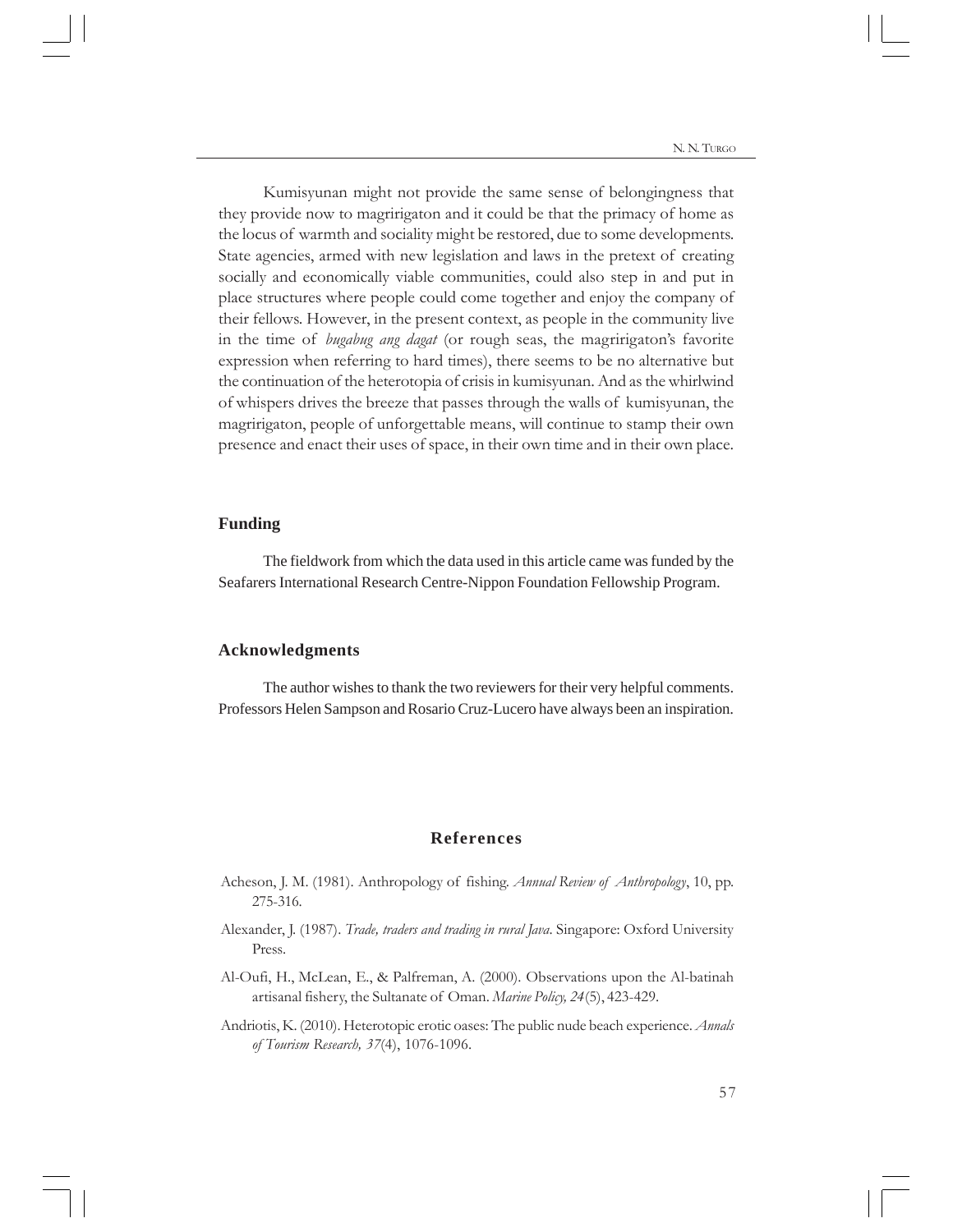- Arbo, P., & Hersoug, B. (1997). The globalization of the fishing industry and the case of Finnmark. *Marine Policy, 21*(2), 121-142.
- Armstrong, C. W. (2001). Theory and practice of why auctions differ: A study of two fish auctions in Norway. *Marine Policy, 25*(3), 209-214.
- Bartling, H. (2006). Tourism as everyday life: An inquiry into The Villages, Florida. *Tourism Geographies, 8*(4), 380-402.
- Bene, C. (2003). When fishery rhymes with poverty: A first step beyond the old paradigm on poverty in small-scale fisheries. *World Development, 31*(6), 949-975.
- Benediktsson, K. (2002). *Harvesting development: The construction of fresh food markets in Papua New Guinea.* Ann Arbor, MI: The University of Michigan Press.
- Boyer, M. C. (2008). The many mirrors of Foucault and their architectural reflections. In M. Dehaene & L.D. Cauter (Eds.), *Heterotopia and the city: Public space in a postcivil society* (pp. 53-74). London: Routledge.
- Campos, M., Pantoja, B., Manalili, N., & Bravo, M. (2003). *Economic evaluation of fishery policies in Lamon Bay, Quezon, Philippines*. Retrieved January 23, 2007, from http:// www.idrc.ca/en/ev-61208-201-1-DO\_TOPIC
- Candea, M. (2007). Arbitrary locations: In defence of the bounded field-site. *Journal of the Royal Anthropological Institute*, *13*, 167-184.
- Certeau, M. de (1988). *The practice of everyday life*. Berkeley, CA: University of California Press.
- Daniels, R. (2002). Poverty alleviation in the subsistence fisheries sector. *The South African Journal of Economics, 70*(5), 809-829.
- Dehaene, M., & Cauter, L. D. (Eds.). (2008). *Heterotopia and the city: Public space in a postcivil society.* London: Routledge.
- Dumont, J.-P. (1992). *Visayan vignettes: Ethnographic traces of a Philippine island* Chicago, IL: University of Chicago Press.
- Eder, J. F. (2005). Coastal resource management and social differences in Philippine fishing communities. *Human Ecology, 33*(2), 147-169.
- Foucault, M. (1984, October). Des espaces autre [Of other spaces, heterotopias]. (J. Miskowiec, Trans). *Architecture/Mouvement/Continuite*. Retrieved January 12, 2012 from http://Foucault.info/documents/heteroTopia/Foucault.heteroTopia. en.html
- Foucault, M. (1997). Of other spaces: Utopias and heterotopias. In N. Leach (Ed.), *Rethinking architecture: A reader in cultural theory*, (pp. 348-356). London: Routledge.
- Gambetta, D. (Ed.). (1988). *Trust: Making and breaking cooperative relations.* Oxford: Basil Blackwell.
- Genocchio, B. (1995). Discourse, discontinuity, difference: The question of 'other' spaces. In S. Watson & K.Gibson (Eds.), *Postmodern cities and spaces*, (pp. 35-46). Oxford: Blackwell.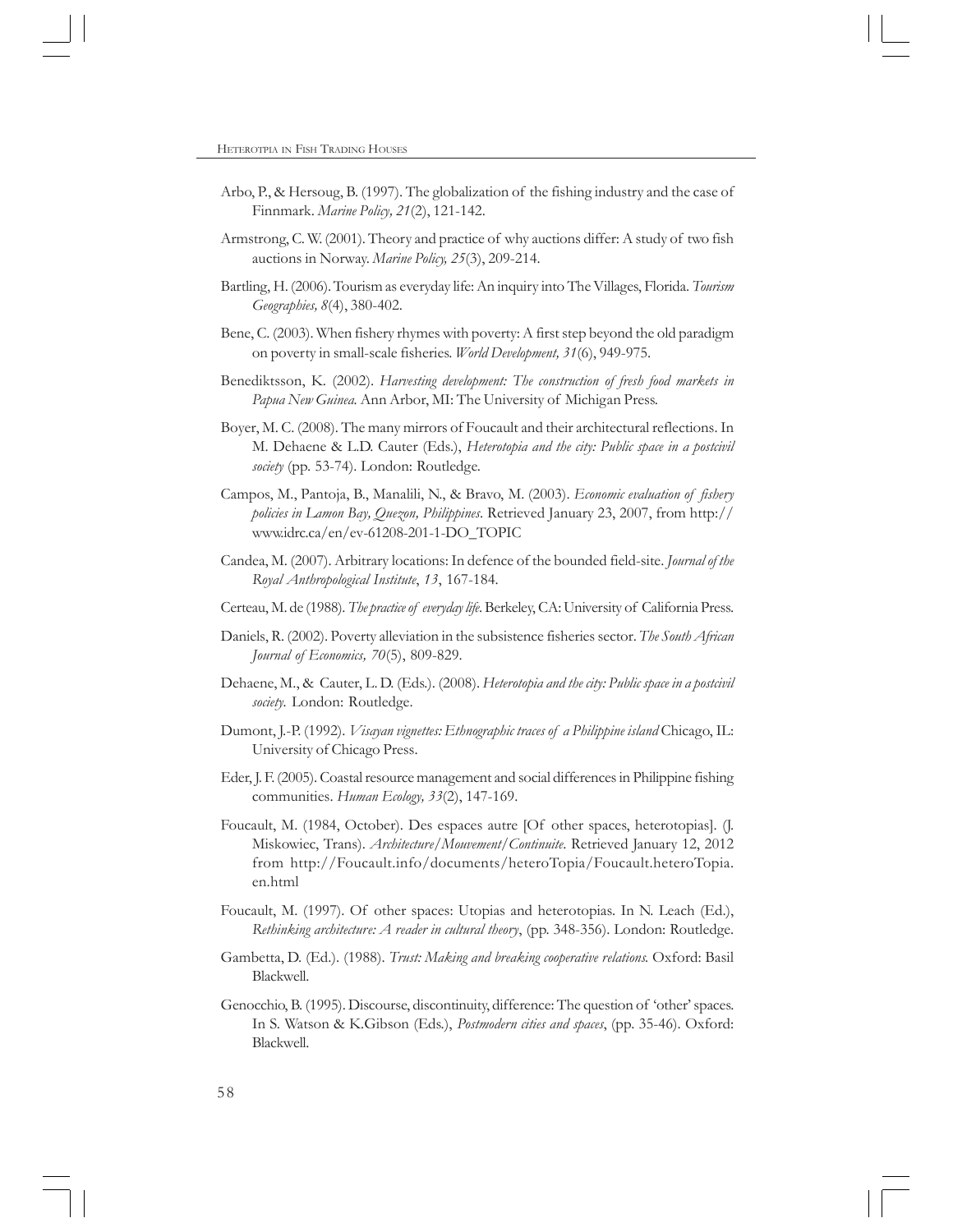Giddens, A. (1990). *The consequences of modernity*. Cambridge: Polity Press.

- Gregory, D. (1994). *Geographical imaginations*. Cambridge, MA: Blackwell.
- Guieb, E. R. (2009). *Community, marine rights and tenure: A political ecology of marine conservation in two Bohol villages in central Philippines.* (Unpublished doctoral dissertation). McGill University, Montreal, Quebec, Canada.
- Guillot, X. (2008). The 'institutionalization' of heterotopias in Singapore. In M. Dehaene & L.D. Cauter (Eds). *Heterotopia and the city: Public space in a postcivil society*, (pp. 179- 188). London: Routledge.
- Guillotreau, P., & Jimenez-Toribio, R. (2006). The impact of electronic auction systems on shellfish prices: Econometric evidence from a structural change model. *Journal of Agricultural Economics*, *57*, 523-546.
- Gutic, J., Caie, E., & Clegg, A. (2010). In search of heterotopia? Motivations of visitors to an English cathedral. *International Journal of Tourism Research, 12*, 750-760.
- Hapke, H. M. (2001). Gender, work, and household survival in South Indian fishing communities: A preliminary analysis. *The Professional Geographer*, *53*(3), 313-331.
- Hapke, H. M., & Ayyankeril, D. (2004). Gender, the work-life course, and livelihood strategies in a South Indian fish market. *Gender, Place and Culture, 11*(2), 229-256.
- Harvey, D. (2000). Cosmopolitanism and the banality of geographical evils. *Public Culture, 12*, 529-564.
- Harvey, D. (2000). *Spaces of hope*. Edinburgh: Edinburgh University Press.
- Harvey, D. (2006). *Spaces of global capitalism: Towards a theory of uneven geographical development*. London: Verso.
- Hetherington, K. (1997). *The badlands of modernity: Heterotopia and social ordering*. London: Routledge.
- Hetherington, K. (2011). Foucault, the museum and the diagram. *The Sociological Review, 59*(3), 457-475.
- Horobin, G. W. (1957). Community and occupation in the Hull fishing industry. *The British Journal of Sociology, 8*(4), 343-356.
- Hudson, R. (2001). *Producing places*. New York, NY: Guilford Press.
- Illo, J. F., & Polo, J. B. (1990). *Fishers, traders, farmers, wives: The life stories of ten women in a fishing village.* Quezon City: Ateneo de Manila University.
- Jameson, F. (1991). *Postmodernism, or, the cultural logic of late capitalism*. London: Verso.
- Kennedy, P. (2010). *Local lives and global transformations: Towards world society*. New York, NY: Palgrave.
- Kern, K. (2008). Heterotopia of the theme park street. In M. Dehaene, & L.D. Cauter, L.D. (Eds.) *Heterotopia and the city: Public space in a postcivil society*, (pp. 105-116). London: Routledge.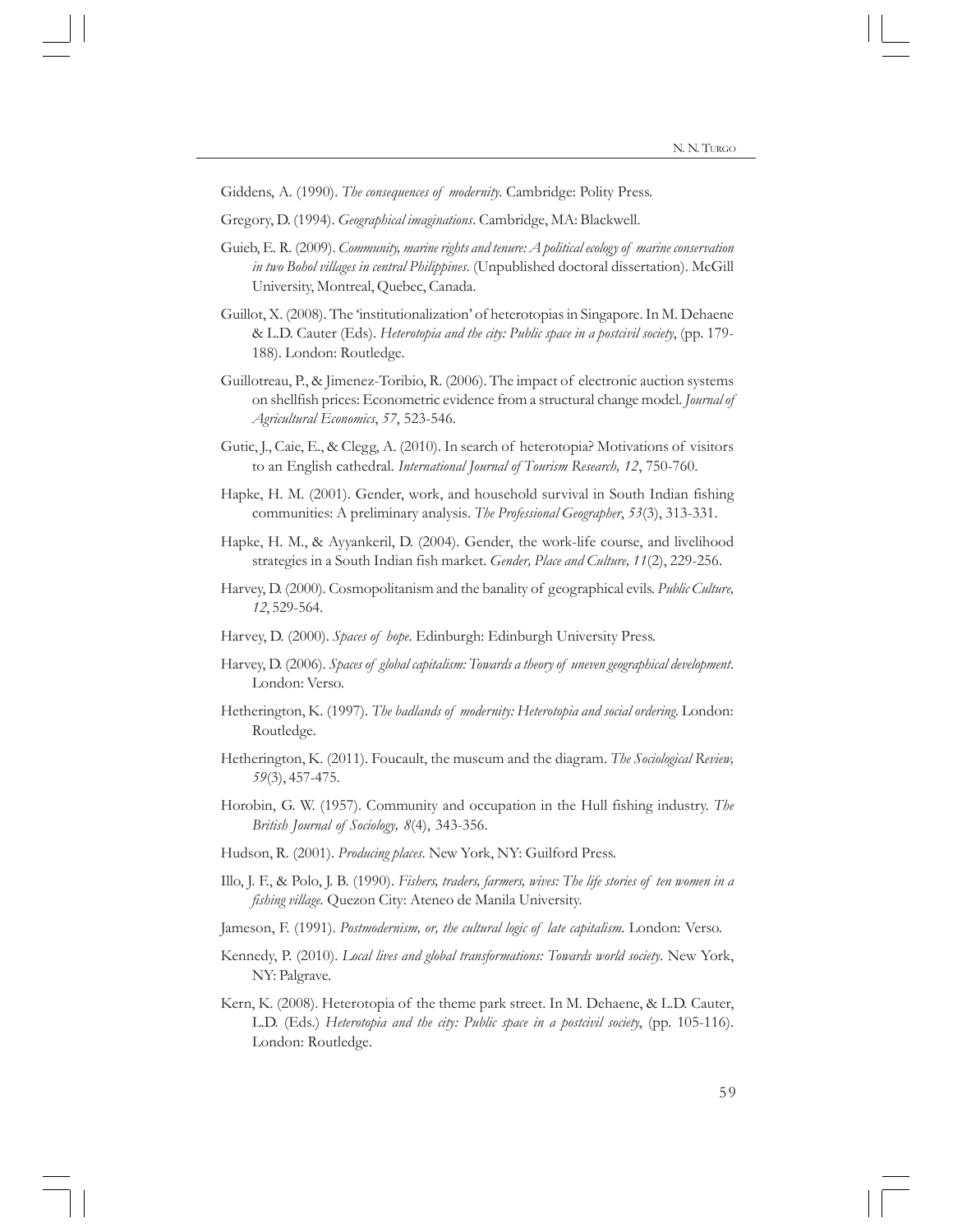Leach, N. (Ed.). (1997). *Rethinking architecture: A reader in cultural theory.* London: Routledge.

- Lee, C. K., Lawerence, J., Bendle, Y.S.Y., & Kim, M.J. (2012). Thanatourism or peace tourism: Perceived value at a North Korean resort from an indigenous perspective. *International Journal of Tourism Research, 14*, 71-90.
- Lefebvre, H. (1991). *The production of space*. Oxford: Basil Blackwell.
- Ligthelm, A. A. (2005). Informal retailing through home-based micro-enterprises: The role of spaza shops. *Development Southern Africa, 22*(2), 199-214.
- Lou, J. (2007). Revitalizing Chinatown into a heterotopia. *Space and Culture, 10*(2), 170-194.
- Low, S. (2008). The gated community as heterotopia. In M. Dehaene, & L.D. Cauter, (Eds.). *Heterotopia and the city: Public space in a postcivil society*, (pp. 153-164). London: Routledge.
- Malinowski, B. (1922). *Argonauts of the Western Pacific*. New York, NY: E. P. Dutton.
- Mangahas, M. F. (1993). *Mataw, amung nu rayon, anitu (man, the fish of summer, and the spirits): An ethnography of Mataw fishing in Batanes.* Quezon City: University of the Philippines.
- Mangahas, M. F. (2000). *Managing luck and negotiating change: Ethnographies of fishing and sharing in the Philippines.* (Unpublished doctoral dissertation) University of Cambridge, England.
- Mangahas, M. F. (2004). Compradors and fishers: Poverty, community, and market in the periphery (Samal Island, Davao Gulf). *Pilipinas, 43*, 1-31.
- Massey, D. B. (2009). *For space*. London: Sage Publications.
- McAllister, P. (2012). Connecting places, constructing Tet: Home, city and the making of the lunar New Year in urban Vietnam. *Journal of Southeast Asian Studies, 43*(1), 111-132.
- Neal, S., & Walters, S. (2007). "You can get away with loads because there's no one here": Discourses of regulation and non-regulation in English rural spaces. *Geoforum, 38*, 252-263.
- Nippert-Neng, C. (1996). *Home and work: Negotiating boundaries through everyday life.* Chicago, IL: Chicago University Press.
- Oldenburg, R. (1999). *The great good place: Cafes, coffee shops, bookstores, bars, hair salons and other hangouts at the heart of the community*. Cambridge, MA: da Capo Press.
- Oncu, A. & Weyland, P. (Eds.) 1997. *Space, culture and power.* London: Zed Books.
- Orillard, C. (2008). Between shopping malls and agoras: A French history of "protected public space". In M. Dehaene, & L.D. Cauter ( Eds.), *Heterotopia and the city: Public space in a postcivil society* (pp. 117-136). London: Routledge.
- Petti, A. (2008). Dubai offshore urbanism. In M. Dehaene, & L.D. Cauter (Eds.), *Heterotopia and the city: Public space in a postcivil society*, (pp. 287-296). London: Routledge.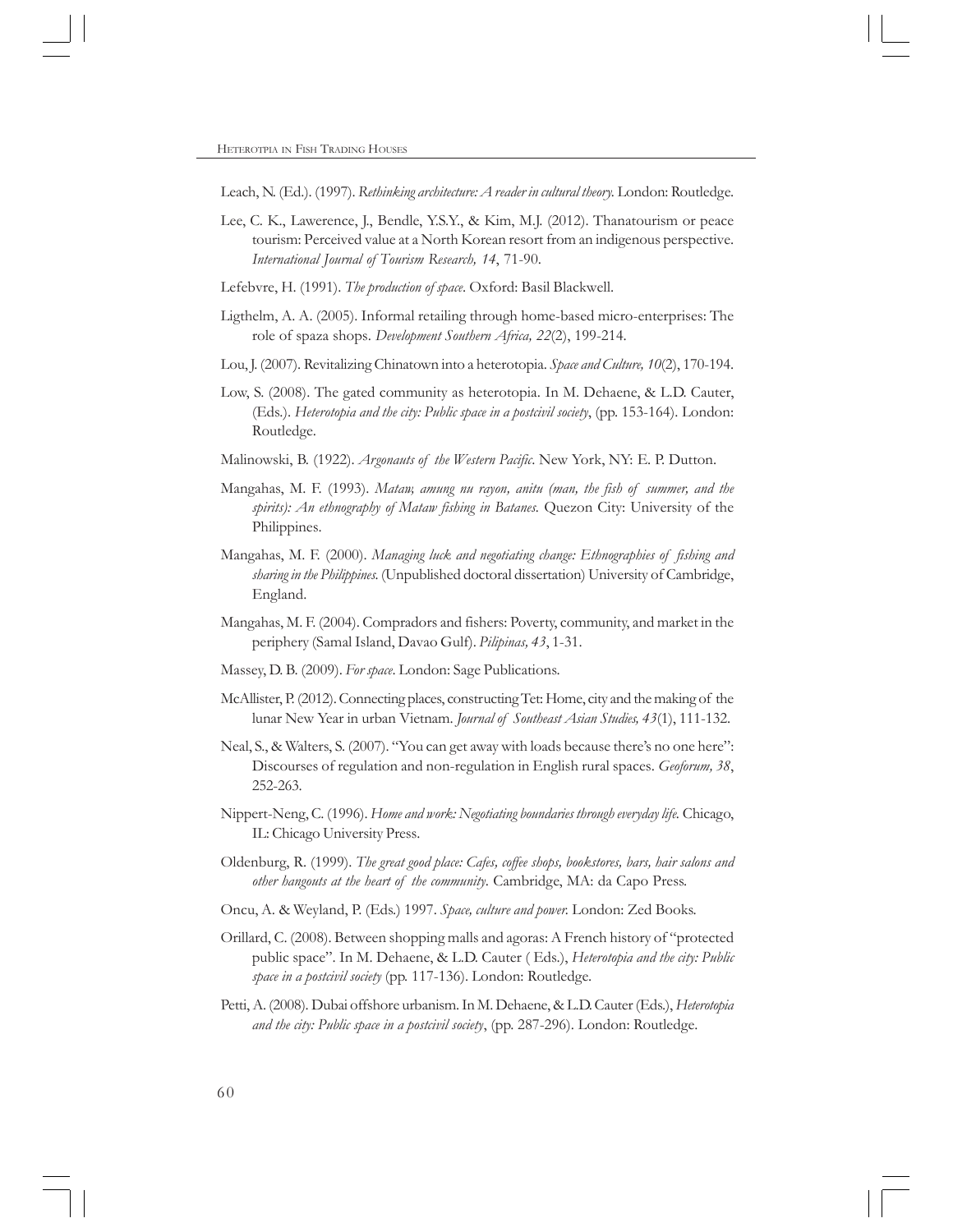- Pile, S., & Keith, M. (Eds.). (1997). *Geographies of resistance.* London: Routledge.
- Rodman, M. C. (1992). Empowering place: Multilocality and multivocality. *American Anthropologist, 94*(3), 640-656.
- Saldanha, A. (2008). Heterotopia and structuralism. *Environment and Planning A, 40*(9), 2080-2096.
- Sall, A. (2007). Loss of bio-diversity: Representation and valuation processes of fishing communities. *Social Science Information, 46*(1), 153-187.
- Saloma-Akpedonu, C. (2006). *Possible worlds in impossible spaces: Knowledge, globality, gender and information technology in the Philippines.* Quezon City: Ateneo de Manila University Press.
- Sann, A. L. (1998). *A livelihood from fishing: Globalization and sustainable fisheries policies*. London: Intermediate Technology Publications.
- Saunders, C., & Price, S. (2009). One person's eu-topia, another's hell: Climate camp as a heterotopia. *Environmental Politics, 18*(1), 117-122.
- Skaptadottir, U. D. (2000). Women coping with change in an Icelandic fishing community: A case study. *Women's Studies International Forum, 23*(3), 311-321.
- Skaptadottir, U. D. (2004). Responses to global transformations: Gender and ethnicity in resource-based localities in Iceland. *Polar Record, 40*(214), 261-267.
- Smith, I. R. & Pauly, D. (1983). *Small-scale fisheries of San Miguel Bay, Philippines: Options for management and research*. Tokyo: The United Nations University.
- Soja, E. (1995). Heterotopologies: A remembrance of other spaces in the citadel LA. In S. Watson, & K. Gibson (Eds.), *Postmodern cities and spaces*, (pp. 13-34). Oxford: Blackwell.
- Soja, E. (1996). *Postmodern geographies: The reassertion of space in critical social theory*. London: Verso.
- Stobutzki, I., Silvestre, G., Abu Talib, A., Krongprom, A., Supongpan, M., Khemakorn, P. et al. (2006). Decline of demersal coastal fisheries resources in three developing Asian countries. *Fisheries Research, 78*, 130-142.
- Taylor, W., Schechter, M., & Wolfson, L., (Eds.). (2007). *Globalization: Effects on fisheries resources*. New York, NY: Cambridge University Press.
- Thompson, P. (1985). Women in the fishing: The roots of power between the sexes. *Comparative Studies in Society and History, 27*(1), 3-32.
- Tolentino, R. (1999). Kung hindi ngayon, kailan? Kung hindi rito, saan? Kung hindi tayo, sino: Napakaraming tanong at isyu ng tao at lipunan sa panitikan ng Pilipinas [If not here, where? If not us, who: Numerous questions and issues on people and society in Philippine literature]. In A. Chua, R. Tolentino, E. Guieb III, L. Sicat, R. Torres-Yu, & D. Tolentino, (Eds.), *Linangan*, (pp. 30-40). Quezon City: University